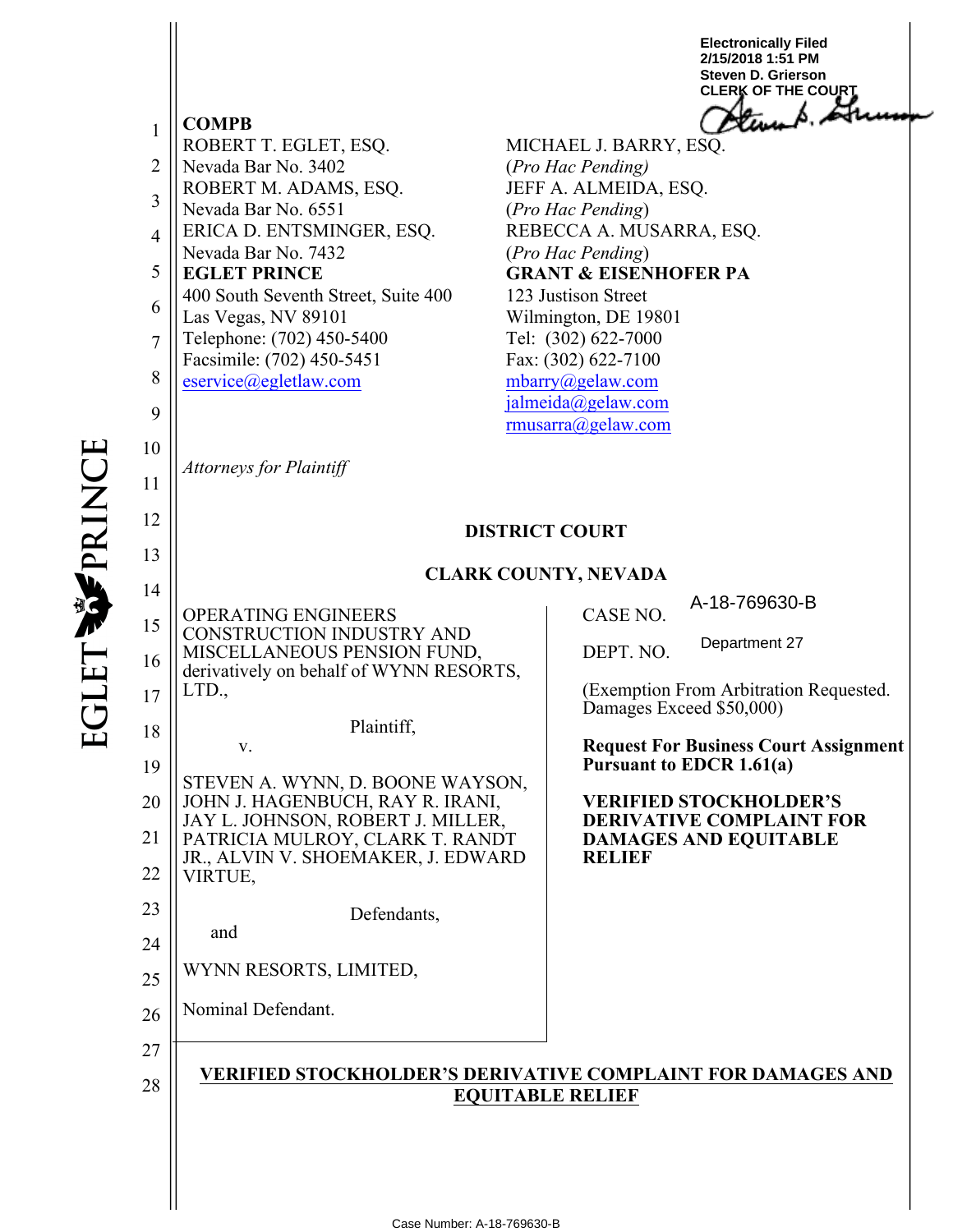5

6

7

8

10

11

12

13

14

#### **I. INTRODUCTION**

2 3 4 9 1. For decades, Stephen Wynn ("Mr. Wynn") preyed on female employees at his company, Wynn Resorts Ltd. ("Wynn Resorts"), seeking sexual gratification from women who were dependent upon him for their livelihoods. His unwaveringly loyal Board of Directors ("Board") turned a blind eye to reports of sexual harassment and coercion. When he finally resigned after the Wall Street Journal recounted the repellent details of his reign, the Board only reluctantly accepted the resignation, choosing to praise their "friend" rather than condemn his exploitations.

2. That the Board acquiesced in the face of Mr. Wynn's pervasive misconduct is a symptom and a consequence of Mr. Wynn stacking the Board with loyal friends and business beneficiaries. Described by a former director as one of the "most compliant boards" in corporate history, the Wynn Resorts Board—through its action and inaction—permitted Mr. Wynn to repeatedly coerce his female employees in sexual conduct.

15 16 17 18 19 20 21 22 3. On January 26, 2018, the Wall Street Journal ("Journal") published the results of its in-depth investigation at Wynn Resorts. The Journal's front-page story made public—beyond just the Company and the Board—some of the stories of the countless women subject to Mr. Wynn's predations. The Journal painted a clear picture of a pattern of abuse of Wynn Resorts' female employees and of a Company that failed to respond to reports made about the extensive harassment. In response to the Journal's report, the Company indicated it would conduct an investigation led by a three-member special committee of the Board assisted by an independent law firm.

23 24 25 26 27 28 4. Within two weeks of the Journal's revelations, Mr. Wynn resigned from the Wynn Resorts and from its Board. Instead of condemning the pervasive misconduct that culminated in his ouster, the Board lamented the departure of their "friend," whose resignation they only accepted "reluctantly." The Board also terminated the law firm that they had hired just days before to conduct the independent investigation.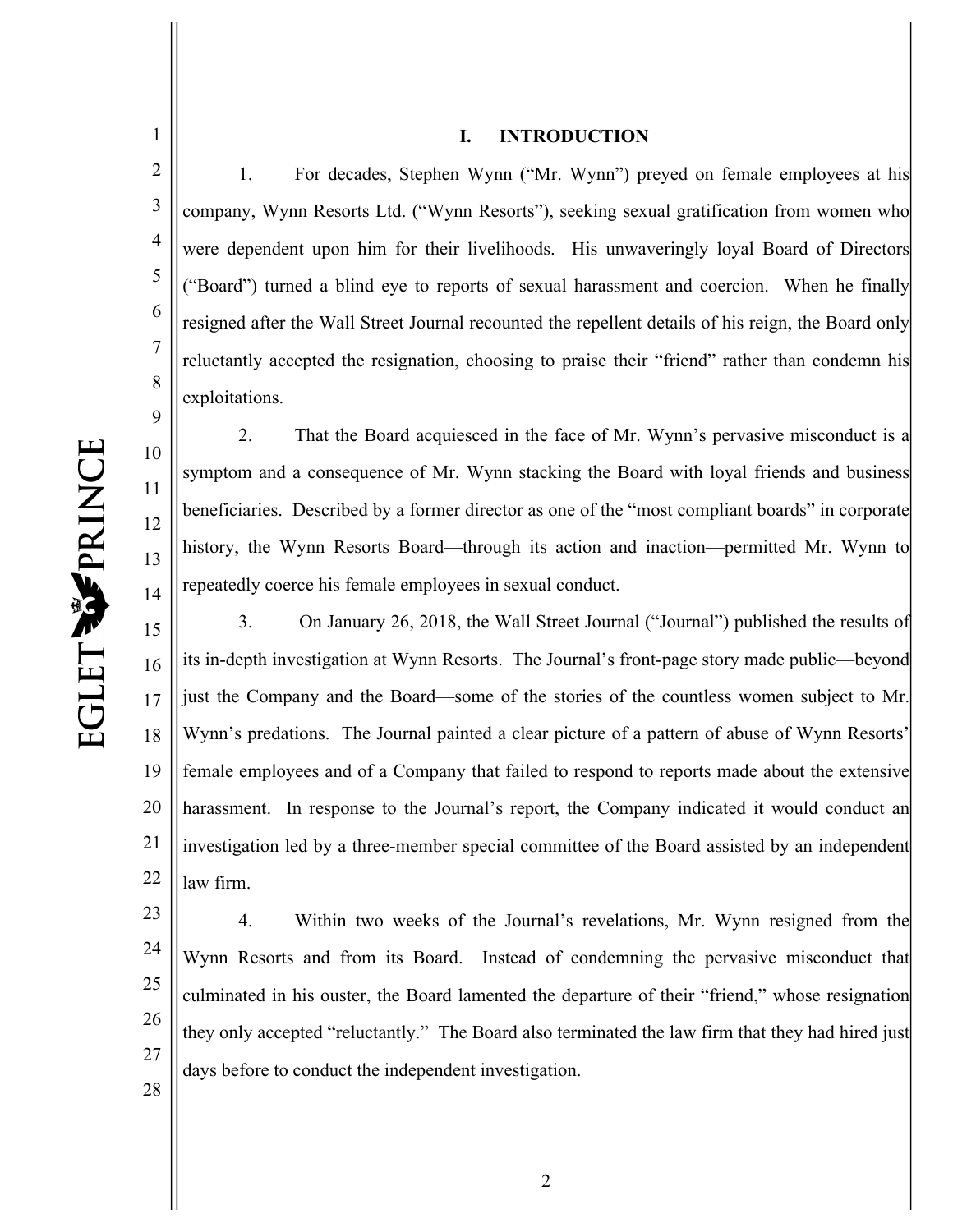11

15

16

17

21

1 2 3 4 5 6 7 8 9 5. While the full scope of Mr. Wynn's habitual harassment is likely to be revealed only in the coming weeks and months, and perhaps years, the harm to the Company has been immediate. Mr. Wynn, a towering figure in the Las Vegas gaming industry, *was* the Wynn brand. The Journal's report caused Wynn Resorts stock prices immediately to tumble. In the wake of the allegations, regulators from three separate jurisdictions have opened investigations into whether Mr. Wynn should be permitted to continue to hold his gaming licenses. These developments imperil the Company's plans for expansion and, in fact, its very existence. The Defendants must be held responsible for their breaches of fiduciary duty to the Company and for the damage those breaches have caused.

#### **II. JURISDICTION AND VENUE**

12 13 14 18 6. The Court has jurisdiction over the Defendants because each is either (1) a corporation incorporated and authorized to do business in Nevada; (2) an individual serving as a director of a Nevada corporation; or (3) otherwise subject to this Court's jurisdiction. Nominal Defendant Wynn Resorts is a Nevada corporation. Each of the individual Defendants—aside from Mr. Wynn—is currently a director of Wynn Resorts. Mr. Wynn is susceptible to jurisdiction because of his sufficient minimum contacts with the state of Nevada, including his residence within this state.

19 20 7. Venue is proper in Clark County because Wynn Resorts' offices are located in this county.

#### **III. PARTIES**

22 23 24 25 8. Plaintiff Operating Engineers Construction Industry and Miscellaneous Pension Fund ("Plaintiff") is an employee retirement plan located in Pennsylvania. Plaintiff is a stockholder of Wynn Resorts, has been a stockholder at all relevant times hereto, and will continue to hold stock in Wynn Resorts throughout the pendency of this action.

26 27 28 9. Nominal Defendant Wynn Resorts is a Nevada corporation with its principal offices located in Las Vegas, Nevada. Wynn Resorts develops, owns, and operates a series of high-end hotels and casinos. Wynn Resorts also owns a majority stake in its subsidiary Wynn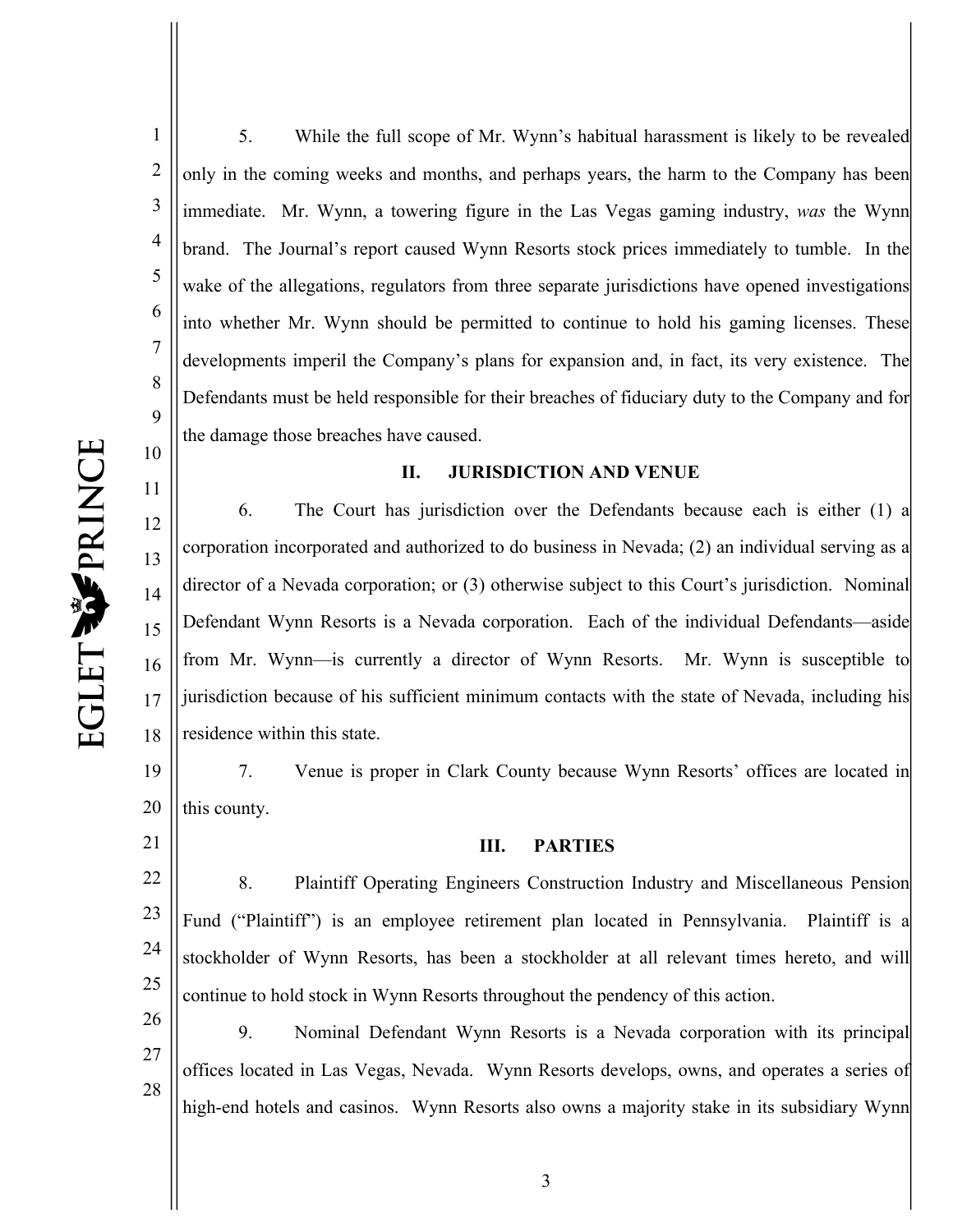8

9

10

11

12

13

1 2 3 4 5 6 Macau, Limited, an entity it developed which operates three casino resorts in Macau, China. Wynn Resorts also owns 100% of Wynn Las Vegas, which operates in Las Vegas. The Company is engaged in expansion efforts, including plans to open a resort near Boston, Massachusetts, in mid-2019, and a 72,000 square foot luxury retail complex—Wynn Plaza—in early summer of 2018. Wynn Resorts trades on the NASDAQ exchange under the WYNN ticker symbol.

10. Defendant Mr. Wynn, a resident of Clark County, Nevada, is the founder of Wynn Resorts. Mr. Wynn served as Wynn Resorts' Chairman and Chief Executive Officer ("CEO") since the Company went public in 2002 until his resignation on February 6, 2018. Before establishing Wynn Resorts, Mr. Wynn built and operated the Mirage, Treasure Island, and Bellagio casinos in Las Vegas. At the time of his resignation, he owned approximately 11.8% of the Company's stock.

14 15 16 17 11. Defendant D. Boone Wayson ("Wayson"), a resident of Maryland, has served as a director of Wynn Resorts and Wynn Resorts (Macau) S.A. since December 2003. He serves as the Chairman of the Board, and a member of both the Audit Committee and the Nominating and Corporate Governance Committee.

18 19 20 12. Defendant Ray R. Irani ("Irani"), a resident of California, has served as a director of Wynn Resorts since October 2007. He is a member of the Nominating and Corporate Governance Committee.

21 22 13. Defendant Jay L. Johnson ("Johnson"), a resident of Idaho, has served as a director of Wynn Resorts since August 2016. He is a member of the Compensation Committee.

23 24 25 26 27 14. Defendant Robert J. Miller ("Miller"), a resident of Nevada, has served as a director of Wynn Resorts since October 2012. He is considered to be the Company's lead independent director. He is the Chair of the Nominating and Corporate Governance Committee, the Chair of the Compliance Committee, the Compliance Director, and a member of the Audit Committee.

28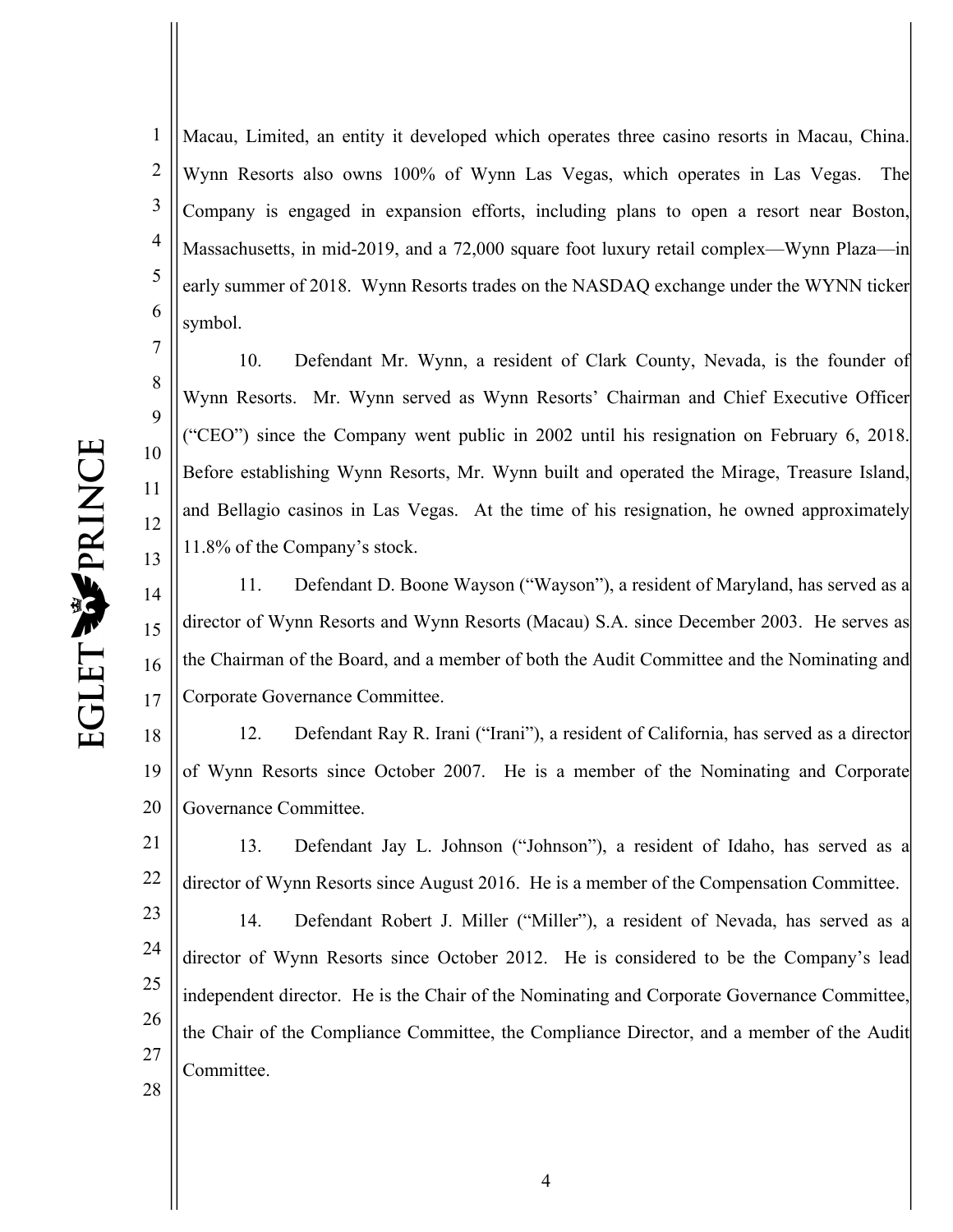6

7

8

9

10

11

12

13

14

1 2 3 4 15. Defendant Patricia Mulroy ("Mulroy"), a resident of Nevada, has served as a director of Wynn Resorts since October 2015. She is also a member of the Nominating and Corporate Governance committee, and the Compliance Committee. Mulroy served on the Nevada Gaming Commission from July 2014 until October 2015.

16. Defendant Alvin V. Shoemaker ("Shoemaker"), a resident of Nevada, has served as a director of Wynn Resorts since 2002. He sits on the Board's Audit Committee and Compensation Committee.

17. Defendant J. Edward Virtue ("Virtue"), a resident of Florida, has served as a director of Wynn Resorts since 2012. He is the Chair of the Compensation Committee, as well as a member of the Nominating and Corporate Governance Committee.

18. Defendant John J. Hagenbuch ("Hagenbuch"), a resident of Idaho, has served as a director of Wynn Resorts since December 2012. He is the Chair of the Audit Committee and a member of the Compensation Committee.

15 16 17 19. Defendant Clark T. Randt Jr. ("Randt"), a resident of Utah, has served as a director of Wynn Resorts since October 2015. The Company concedes that Randt is not independent.

18 19 20. The parties listed in paragraphs 10-19 are referred to herein collectively as "Defendants."

20 21 22 21. Defendants Wayson, Irani, Johnson, Miller, Mulroy, Shoemaker, Virtue, Hagenbuch and Randt are the current members of the Board and are referred to herein collectively as "Director Defendants."

23 24

# 25

26

### **IV. FACTUAL ALLEGATIONS**

## **A. MR. WYNN CREATES WYNN RESORTS, WHICH BECOMES A HIGHLY PROFITABLE GAMING VENTURE**

27 28 22. Mr. Wynn is one of the most well-known gaming executives in the world. His career took off after he built and operated some of most notable casino resorts in Las Vegas, including the Mirage, Treasure Island, and the Bellagio.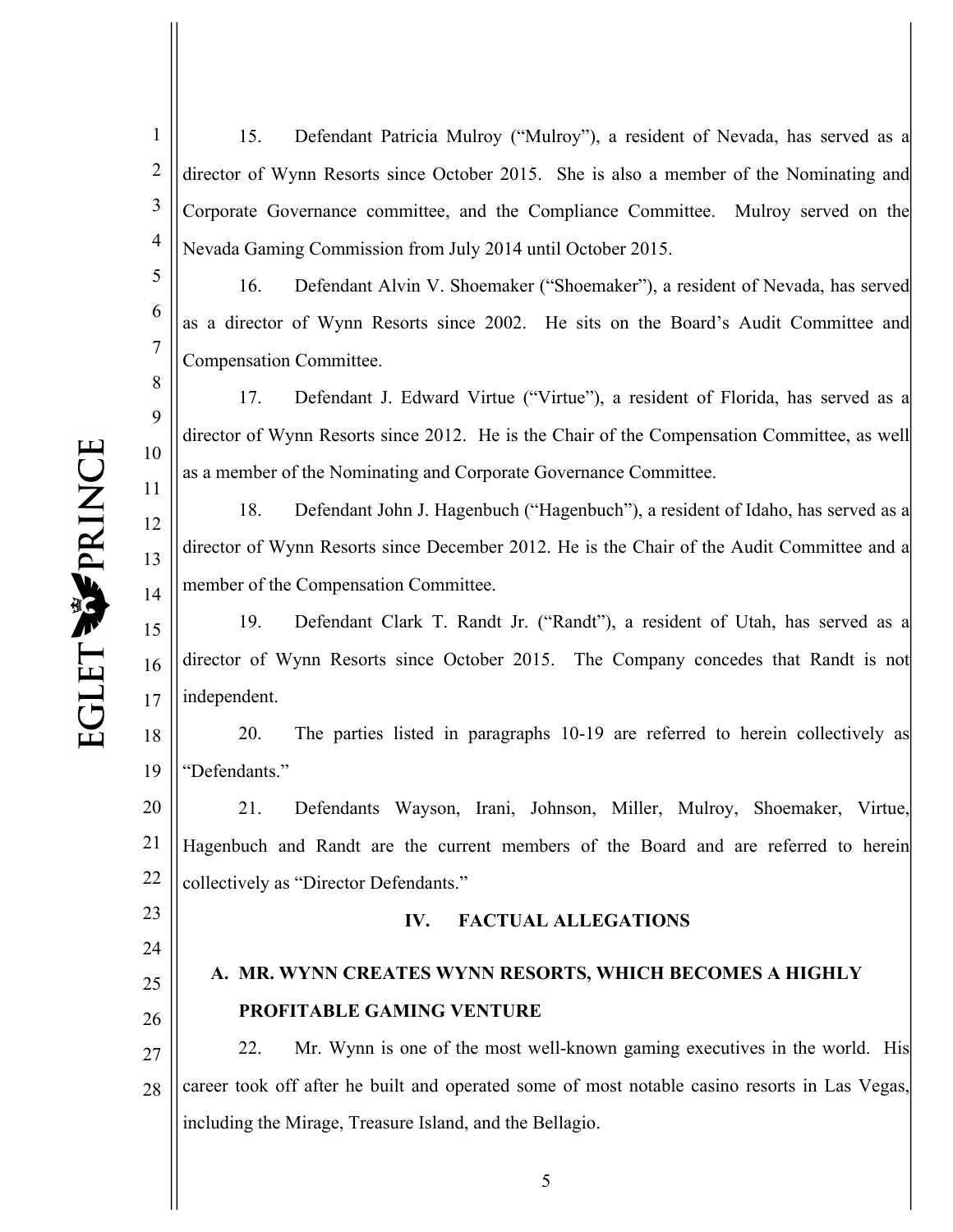10

1 2 3 4 5 6 7 8 9 23. In April 2000, Mr. Wynn began his namesake firm, founding Wynn Resorts with his then-wife, Elaine Wynn, and Japanese gaming magnate Kazuo Okada. They took the Company public in 2002, building it into one of the most profitable hotel-casinos in the world, with expansion plans in several regions. After it went public, Wynn Resorts went on to develop several subsidiaries, including Wynn Macau, which is operated in Macau, China. Until he resigned, Mr. Wynn was serving as the Chairman and CEO of Wynn Resorts; the Executive Director, Chairman and CEO of Wynn Macau; and the Director, Chairman and CEO of Wynn Resorts (Macau) S.A. He also served as an officer and/or a director of several Wynn Resorts subsidiaries.

11 12 13 14 15 16 17 18 19 20 24. In January 2010, Elaine Wynn and Mr. Wynn divorced. Following the divorce, Elaine Wynn retained approximately 9% of the Company and Mr. Wynn retained approximately 11%. In connection with the divorce settlement, Mr. Wynn and Elaine Wynn, as well as Okada, entered into a stockholders agreement on January 6, 2010 ("Stockholders' Agreement"). As a consequence of the Stockholders' Agreement, although Elaine owned 9% of the Company, she could not freely sell her shares, and she had to cede voting control over her shares to Mr. Wynn. In 2012, she filed suit to lift those restrictions. After she filed suit, the Board voted in March 2015 against re-nominating her to the Board, despite the fact that she had co-founded the Company and was its third-largest shareholder. The Board instead simply eliminated her seat. It was the only time in the history of the Company that a director had been denied re-nomination.

21 22 23 24 25 26 27 28 25. Mr. Wynn dominated the Company he built. His name and persona were synonymous with the Wynn brand. According to analysts from JPMorgan Chase, Wynn Resorts has long had "the single largest individual CEO dependency" of any gambling entity covered by JPMorgan Chase. On February 3, 2018, The Economist remarked that, "As with Harvey Weinstein and The Weinstein Company, Mr. Wynn's control over Wynn Resorts is viewed as near-absolute." He also intimidated those who worked for him. When staff threatened to unionize over a pay dispute, Mr. Wynn banged on a table, repeatedly screaming that he was "the most powerful man in Nevada."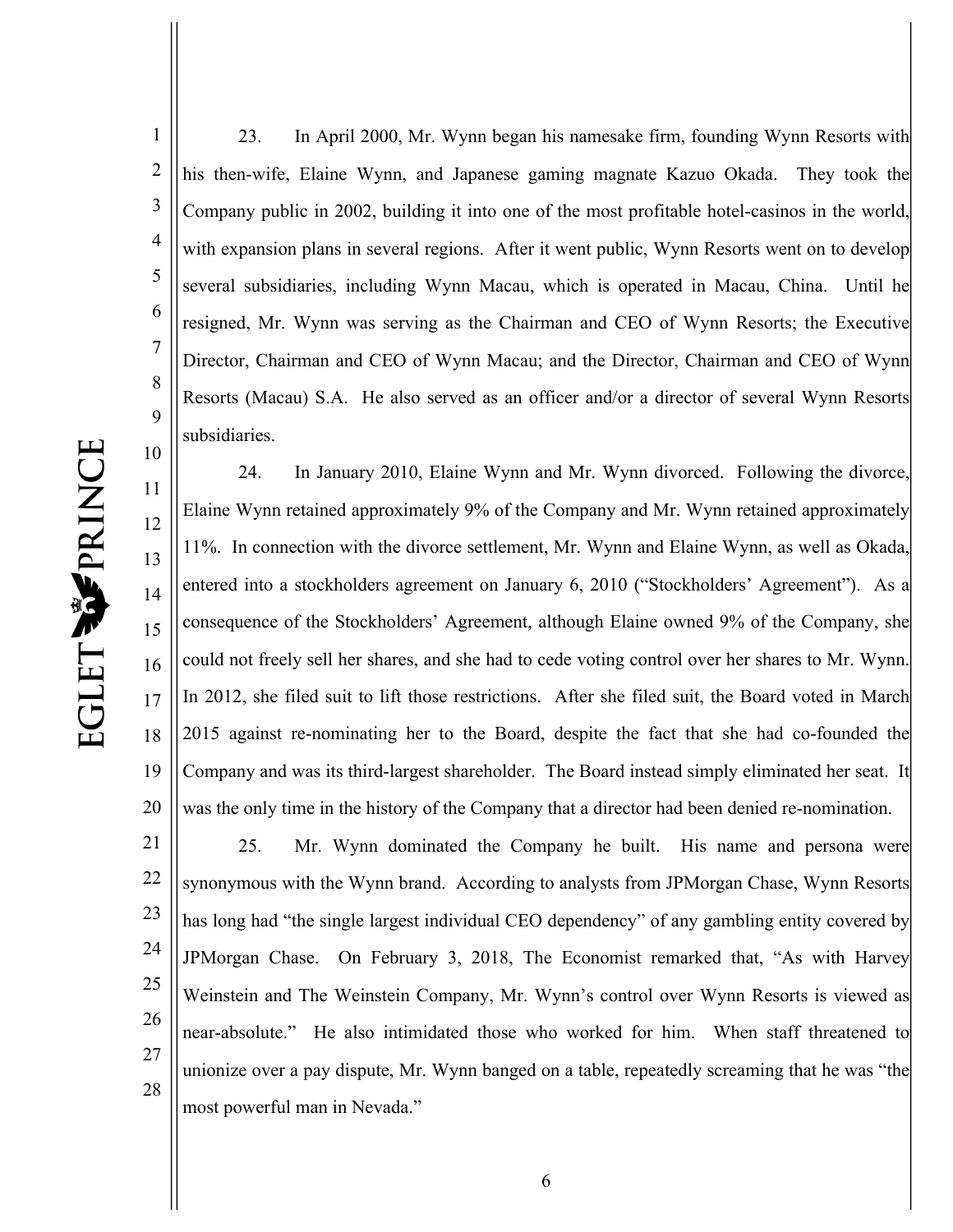1

7

8

9

10

26

27

1

#### **B. MR. WYNN CREATES A LOYAL, PLIABLE BOARD**

2 3 4 5 6 26. Carefully selected by Mr. Wynn, the Wynn Resorts Board is composed of loyal directors unwilling to take on their friend and benefactor, Mr. Wynn. Elaine Wynn—who served on the Board for 13 years before her ouster—noted in 2017 that "The Wynn Board may be the most compliant board of any major public company….In only three instances in the history of the Company has a director voted against Mr. Wynn's position on any issue."

27. The Wynn Resorts Board has staggered terms; no singe proxy vote, therefore, can replace the entire Board. Because of the Stockholder Agreement, no member of the Board could be appointed without Mr. Wynn's approval.<sup>1</sup>

11 12 13 14 15 16 17 18 19 28. The Board consistently approved lavish pay packages and permitted other perks for Mr. Wynn and the executives he hand-picked. In 2012, Mr. Wynn enjoyed more than \$1 million in personal travel on the Wynn Resorts company jet; in December 2012, the Company purchased a \$65 million Gulfstream G650—one of only 7 in the world at the time—to shuttle him from his penthouse in New York City to the villa in Nevada that Wynn Resorts purchased for him in 2012. In 2013, the Company permitted Mr. Wynn to purchase any of its aircraft in exchange for giving up an option to buy just 2 acres of land on a golf course. Wynn Resorts has agreed to pay all of the insurance, security, and taxes connected with Mr. Wynn's personal art which the Company has leased.

20 21 22 23 24 25 29. In 2017, Institutional Shareholder Services Inc. ("ISS")—a proxy advisory firm gave Wynn Resorts its worst possible ranking for governance risk. Mr. Wynn made more than \$28 million in compensation from Wynn Resorts in 2016. Over the past five years, he reported compensation totaling \$111.6 million. Even if the Company had to terminate him for losing his license to operate a gambling establishment, it would still have been required to fork over to him

<sup>28</sup> <sup>1</sup> That voting agreement is still in place, although Mr. Wynn very recently agreed that he no longer wished to contest Elaine Wynn's litigation position that the agreement is not valid.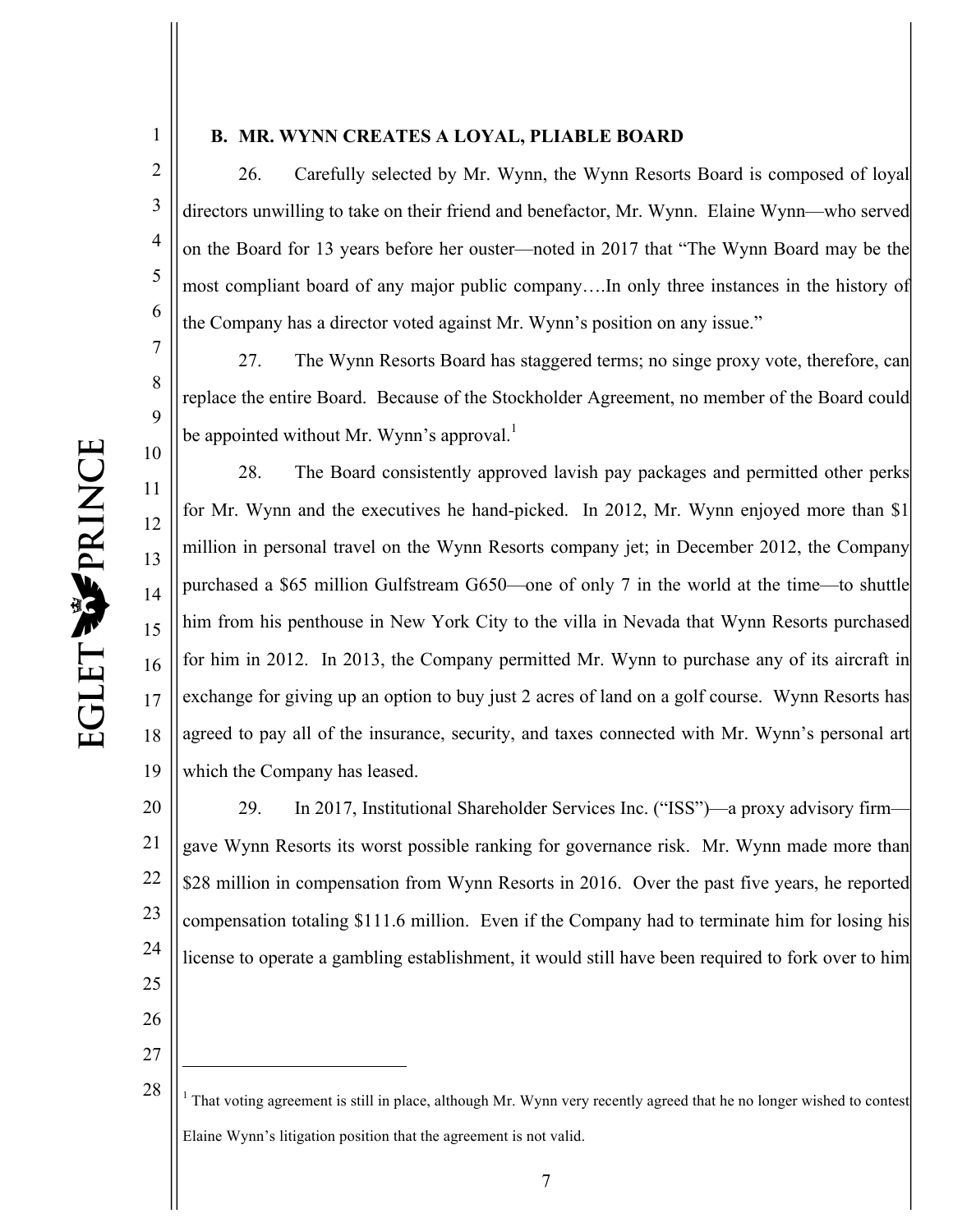5

6

7

1 2 \$110 million. ISS noted that Mr. Wynn's pay kept increasing despite the Company's long-term underperformance.

3 4 30. For Decades, Mr. Wynn Preyed On Vulnerable Women Throughout The Company

31. After contacting over 150 people who worked at Mr. Wynn's casinos, and conducting dozens of interviews, the Wall Street Journal reported that Mr. Wynn had engaged in sexual misconduct for decades.

8 9 10 11 12 13 14 15 16 17 18 19 20 21 22 32. The Journal reported that Mr. Wynn would make requests for sexual services from employees, who felt dependent upon him because of his power within the Company and the industry, and because they held some of the most well-paid jobs. Employees were afraid to speak out because they were concerned that in doing so, they would jeopardize their ability to maintain employment in the industry in Las Vegas. Instead, some salon employees would hide when he came for services, or would enter fake appointments in the appointment calendar to make it appear that their female colleagues were occupied. One massage therapist informed the Journal that Mr. Wynn instructed her to masturbate him to climax, and that he required her to do so in each of their massage sessions for several months. He then asked her to perform oral sex; when she refused, he stopped requesting her services. Another employee reported that Mr. Wynn called her and asked, "So when are you going to come into my office and f--- me?" When she was working in his office, he rubbed his genitals and discussed what he wanted to do with her sexually. Reports of Mr. Wynn's predations were repeatedly made to high-level executives at Wynn Resorts, but nothing was done.

23 24 25 26 27 28 33. In 2005, Mr. Wynn paid \$7.5 million to a manicurist who accused Mr. Wynn of pressuring her to have sexual intercourse. The manicurist alleged that during an appointment in his office, Mr. Wynn pressured her to take her clothes off and have sexual intercourse with him, even after she told him she was married and did not want to. After hearing about the episode, the manicurist's supervisor filed a report with Wynn Las Vegas detailing the manicurist's accusations. In response, the head of hotel operations at the time—Doreen Whennen—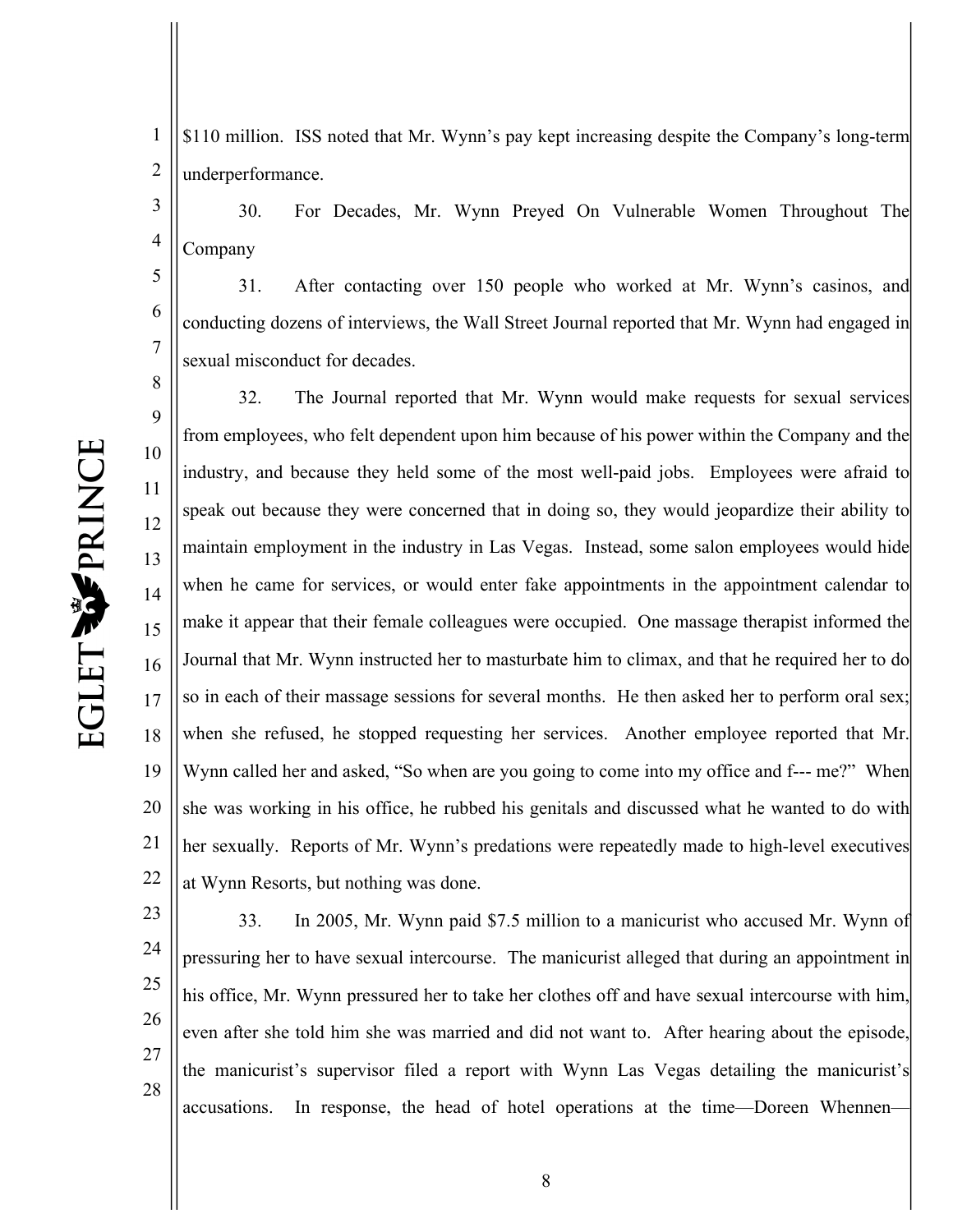7

8

9

10

11

12

13

14

26

27

28

1 2 reprimanded the supervisor for filing a report rather than just discussing the issue directly with Ms. Whennen. Nothing was done.

3 4 5 6 34. Elaine Wynn learned of the settlement no later than 2009, and reportedly immediately told another Board member and outside legal counsel about it. In Elaine Wynn's lawsuit it was disclosed no later than 2015 that Mr. Wynn had acted improperly towards an employee, and this information was publicized in the news by 2016.

35. Mr. Wynn's sexual misconduct began—and was disclosed to his colleagues long before he opened Wynn Resorts. In the early 1990s, Dennis Gomes—who served as an executive at Las Vegas's Golden Nugget when Mr. Wynn owned and ran it—testified that he "routinely received complaints from various department heads regarding [Mr.] Wynn's chronic sexual harassment of female employees." He also described Mr. Wynn telling him to get the phone numbers for cocktail waitresses who worked for him at the Golden Nugget. Mr. Gomes's widow told the Journal that Mr. Gomes—speaking of Mr. Wynn—said "I'm not his pimp."

15 16 17 18 19 20 21 36. In response to the Journal's extensive, detailed reporting, both Mr. Wynn and the Company remained defiant. The Company issued a statement, asserting that "[t]he recent allegations about Mr. Wynn reflect allegations made in court hearings by Mr. Wynn's ex-wife, Elaine Wynn, in her legal battle with him and the company… It is clear that Mr. Wynn's exwife has sought to use a negative public relations campaign to achieve what she has been unable to do in the courtroom: tarnish the reputation of Mr. Wynn in an attempt to pressure a revised divorce settlement from him."

22 23 24 25 37. With pressure building in the press, though, the Board indicated it would form a special committee to investigate allegations against Mr. Wynn. Defendants Mulroy, Hagenbuch, and Johnson were appointed to the committee. On February 2, 2018, the Board hired the law firm of O'Melveny & Myers LLP ("O'Melveny") to perform an independent investigation.

38. Once Mr. Wynn resigned on February 9, 2018, though, the Board dismissed O'Melveny. The committee stated that it "no longer requires the services" of O'Melveny since Mr. Wynn has left the Company. The committee provided no explanation as to Mr. Wynn's

9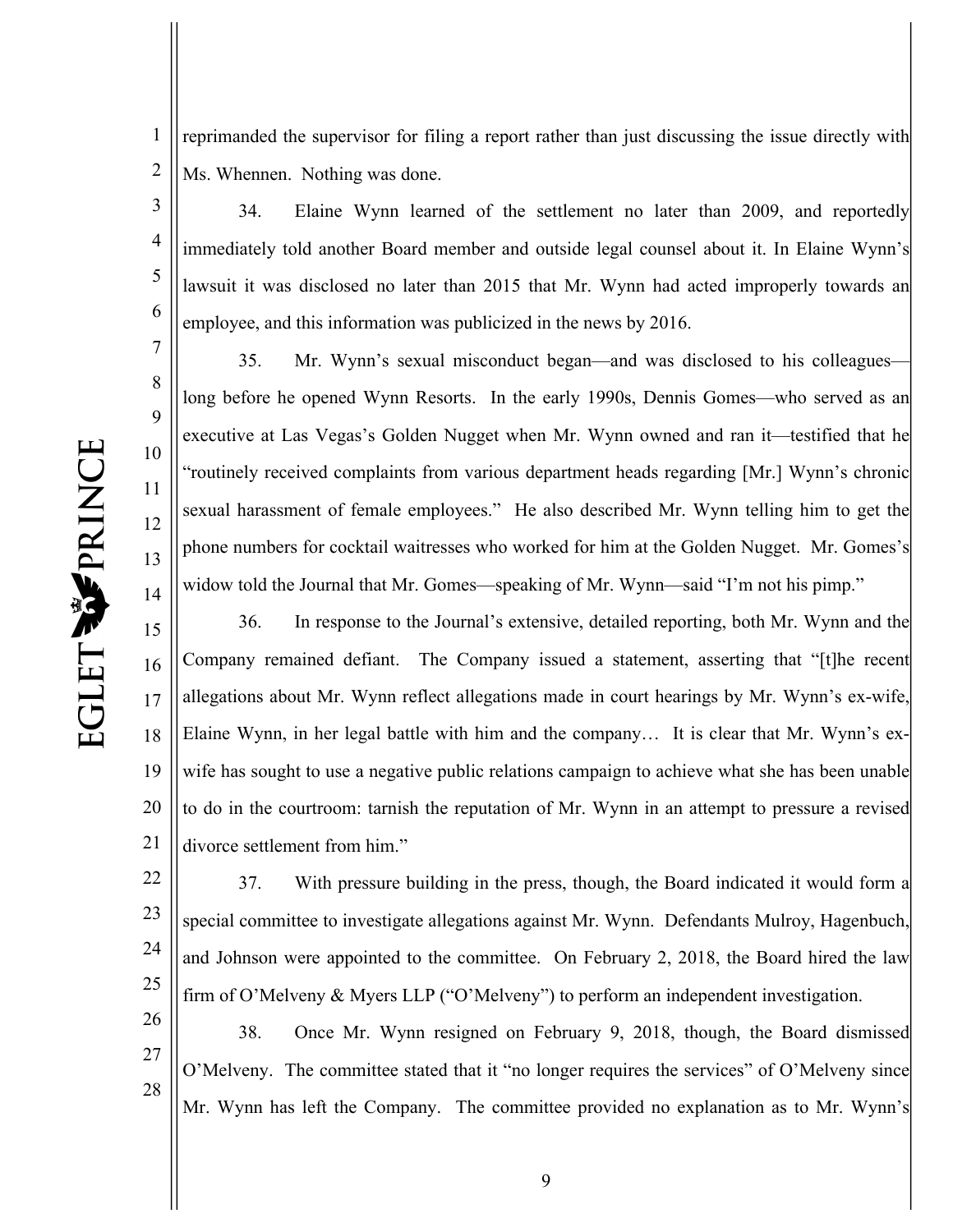5

6

7

8

9

11

12

13

1 2 3 departure renders O'Melveny's investigation unnecessary. The Special Committee has provided almost no details about what and who it is investigating, and how any such investigation would be performed.

10 39. Days after dismissing O'Melveny, the Special Committee switched horses again, hiring Gibson, Dunn & Crutcher LLP as outside counsel to assist with the review. Gibson Dunn has significant ties to Wynn Resorts. The Company's general counsel, Kim Sinatra, was a partner at the firm. A current Gibson Dunn partner represents Board members and executives in the Company's current litigation with Okada and Elaine Wynn. Gibson Dunn also represented Wynn Resorts in matters related to the Securities and Exchange Commission and the Department of Justice, as well as with respect to business deals.

### **C. THE COST OF THE DIRECTORS' ACQUIESCENCE IN THE FACE OF MR. WYNN'S MISCONDUCT**

14 15 16 17 18 19 20 21 40. The Wynn Resort brand is indelibly tied to Mr. Wynn. The Company was founded by him and bears his name; indeed, the logo is his signature. In its most recent 10-K filing with the Securities and Exchange Commission, the very first "Risk Related to our Business" that Wynn Resorts discloses is "The loss of Stephen A. Wynn could significantly harm our business." The Company represents that its "ability to maintain [its] competitive position is dependent to a large degree on the efforts, skills and reputation of Stephen A. Wynn. . . . If [the Company] loses the services of Mr. Wynn, or if he is unable to devote sufficient attention to [its] operations for any other reason, [the] business may be significantly impaired."

22 23 24 25 26 27 28 41. Analysts and investors ascribed a "Wynn premium" to the Company as a result of Wynn's involvement. As Paul Friederichsen, a partner at the marketing firm of Blake Project remarked, "The Wynn brand is going to take a hit, there's no question about it." Likewise, Aaron Perlut—the founder of consulting firm Elasticity—remarked that "Steven Wynn is arguably the father of modern-day Last Vegas. . . . The fact that his name is, in and of itself, the brand makes it far more complicated, in a similar way that Harvey Weinstein's personal brand was also the name of his company." Jefferies similarly observed in a note that "Mr. Wynn's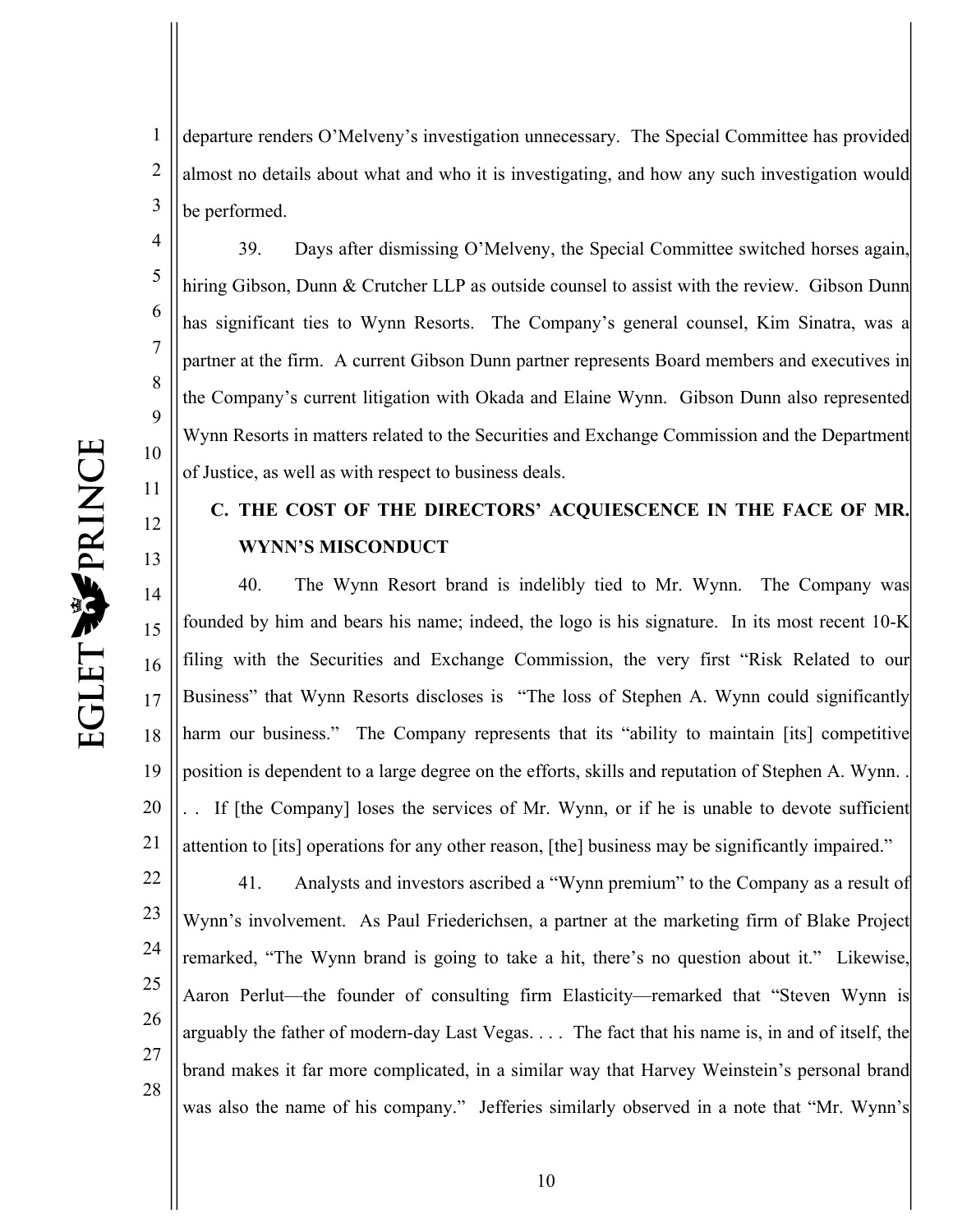7

8

9

10

11

12

13

14

15

1 2 3 4 5 value to the company is unarguably profound as its chief visionary and diplomat. As such, we do not believe the company can grow at the same trajectory nor can it maintain its cutting edge position." Large groups and corporate entities—which make up a significant portion of the Wynn Resorts's revenue—may avoid bookings at the Wynn hotels to avoid being associated with his misconduct.

42. The allegations against Mr. Wynn have attracted the attention of the Company's regulators. The casino industry is heavily regulated. As a result of the Journal report, regulators have opened investigations into Mr. Wynn's misconduct in Nevada, Macau, and Massachusetts. Such investigations could threaten the Wynn Resorts ability to proceed with its current operations and plans for expansion.

43. In Massachusetts, because of an effective local monopoly, the Wynn Boston Harbour is expected to be highly profitable after its planned opening in 2019. Indeed, it is expected to generate 9% of the Company's worldwide earnings (approximately \$252 million EBTIDA).

16 17 18 19 20 21 22 23 24 25 26 27 28 44. Because of Mr. Wynn's sexual misconduct, the Massachusetts Gaming Commission ("MGC") has initiated an investigation into whether Mr. Wynn and his partners are "suitable" to continue to hold the license to build the new resort. That 15-year license is based on a law that requires the MGC to consider the "integrity, honesty, good character and reputation of the applicant." When Wynn Resorts applied for that license in 2013, the Company failed to disclose Mr. Wynn's prior \$7.5 million settlement with his female employee, despite the fact that the application requires the applicant to disclose information about any litigation to which he has been a party, including the disposition of that litigation. On February 7, 2018, MCG Chairman Stephen Crosby said at a meeting that its investigation will focus on what the Board and Company executives knew about the sexual misconduct allegations against Mr. Wynn. The MGC's Director of Communications called the allegations "troubling" and committed that the Commission would take them "very seriously." Earlier the same week, the MGC's executive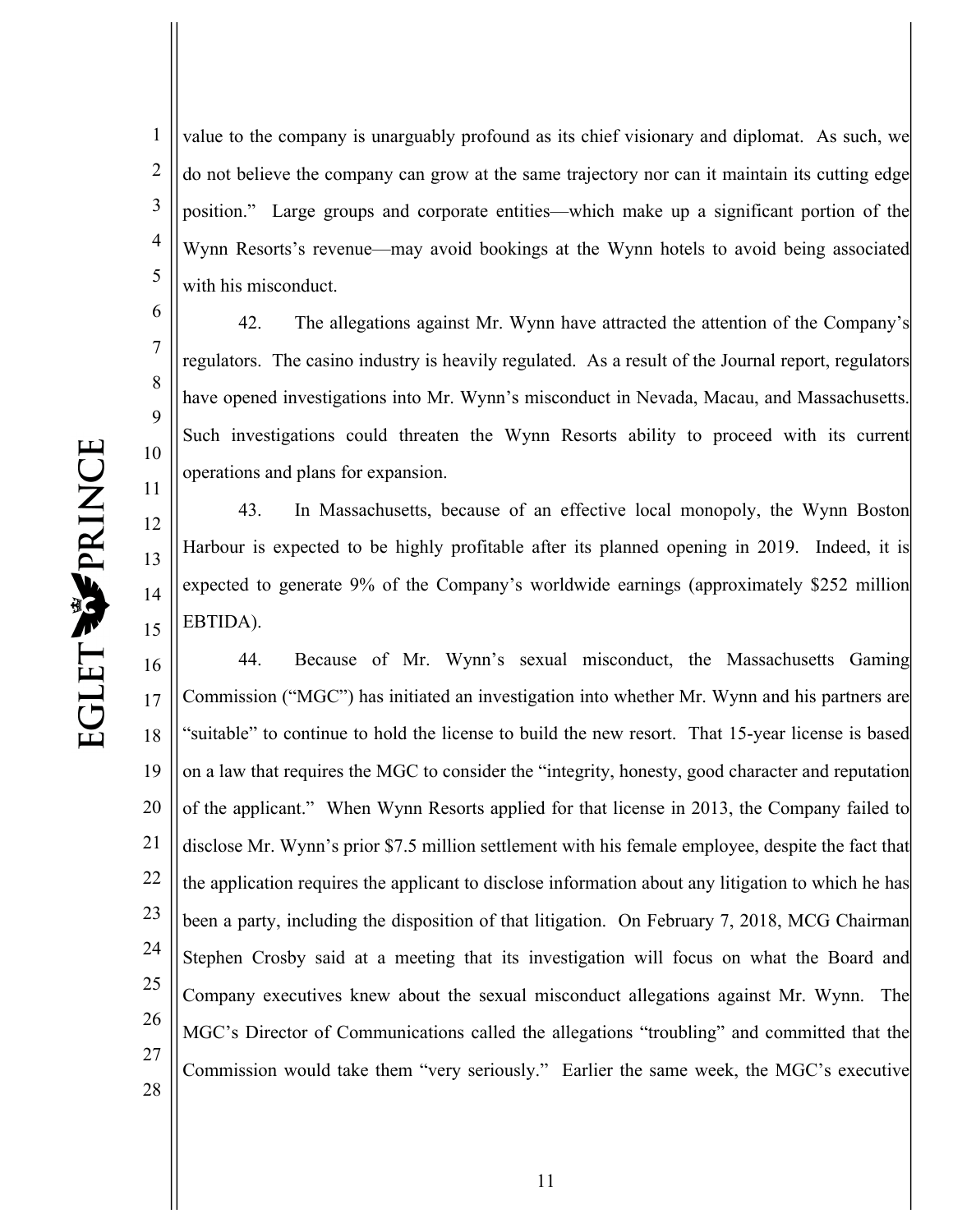director indicated that they would evaluating "how the company, from the board on down, handles the allegations."

45. In Nevada, an applicant for a gaming license must be someone "of good character, honesty, and integrity." On January 30, 2018, the Nevada Gaming Control Board ("NGCB") instituted a formal investigation into Mr. Wynn's sexual misconduct. That investigation continues notwithstanding Mr. Wynn's resignation. Once it completes its investigation, the NGCB could fine Mr. Wynn, or even hold hearings to revoke his gaming license.

46. Finally, the allegations have also attracted the attention of the Company's regulators in Macau. The Company's Macau properties contributed 75% of its \$1.7 billion EBTIDA in FY2017, and they constitute the world's biggest gambling hub. The concession the Macau properties enjoy from the Macau government is set to be reviewed for renewal in 2022. One of the considerations in the process of approving licenses is the reputation of the operating and its controlling shareholder. After the revelations of Mr. Wynn's decades of harassment, local government representatives from Macau's Gaming Inspection and Coordination Bureau demanded of the Company "detailed clarifications" regarding the investigations into Mr. Wynn.

18 19 20 21 22 23 47. On January 30, 2018, S&P Global Ratings revised the outlook on Wynn Resorts from stable to negative, in recognition of the fact that the allegations of misconduct could threaten the Company's gambling licenses. The day of the report, Wynn Resorts share prices tumbled about 10%, and fell another 9.3% the following Monday. As The Economist predicted, Mr. Wynn's departure leaves the firm vulnerable. According to an executive allied with one of the competitors to the Wynn Resorts, "Everybody's moving quickly."

24 25 26 27 48. Plaintiff will adequately and fairly represent the interests of Wynn Resorts and its stockholders in enforcing and prosecuting the Company's rights. Plaintiff has retained counsel competent and experienced in stockholder derivative litigation.

1

2

3

4

5

6

7

8

9

10

11

12

13

14

15

16

17

28

//

//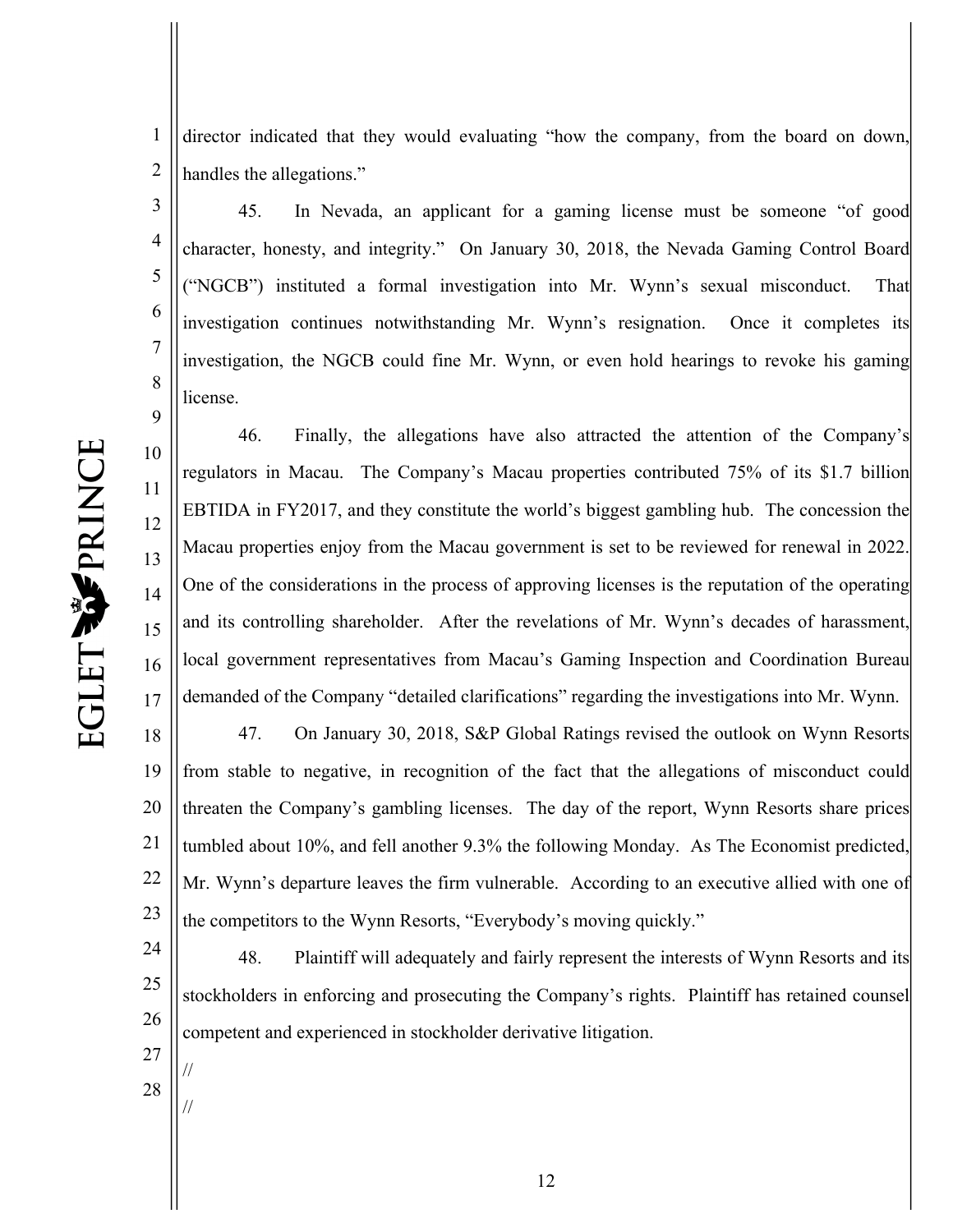1

2

3

4

5

6

7

8

9

10

11

27

28

#### **V. DEMAND ON WYNN'S BOARD OF DIRECTORS WOULD BE FUTILE**

49. Plaintiff repeats and realleges each and every allegation above as if set forth in full herein.

50. Plaintiff has not made any demand on the Wynn Resorts Board to institute this action against the Defendants. Such demand would be a futile and useless act because Mr. Wynn's sexual misconduct and the Defendants' acquiescence to it, was not the product of a valid exercise of business judgment by the Board. The Board cannot be trusted to act in Wynn Resorts's best interests with respect to prosecuting the defendants for their breaches of duty.

51. Demand Is Futile As To Each Of The Director Defendants Because They Face A Substantial Likelihood Of Liability

12 13 14 15 16 17 18 52. The Director Defendants knew, or had reason to know, of Mr. Wynn's pervasive harassment long before the Journal put those allegations on the front page. Their knowing and intentional misconduct was not the product of good faith proper business judgment; instead, by failing to investigate and, indeed, by concealing the allegations against Mr. Wynn, the Director Defendants have exposed themselves to a substantial risk of personal liability. The Director Defendants, therefore, are not able to independently consider a demand for investigation or prosecution of the claims relating to Mr. Wynn's misconduct.

19 20 21 22 23 24 53. The Director Defendants knowingly and intentionally failed to take any action against Mr. Wynn, despite repeated reports of his egregious misconduct against Company employees over the course of several decades. The Director Defendants' conduct insulated their "friend" and Company co-founder Mr. Wynn, but caused significant harm to the Company, its employees, and its brand, and put at significant risk its ability to continue holding gaming licenses, which is essential for its survival.

25 26 54. Demand Is Futile As To Each Of The Director Defendants Because They Are Not Independent From Mr. Wynn

55. As the Wall Street Journal observed, the Wynn Resorts's Board members "are widely viewed as lacking independence," which is "one of the many reasons that Wynn Resorts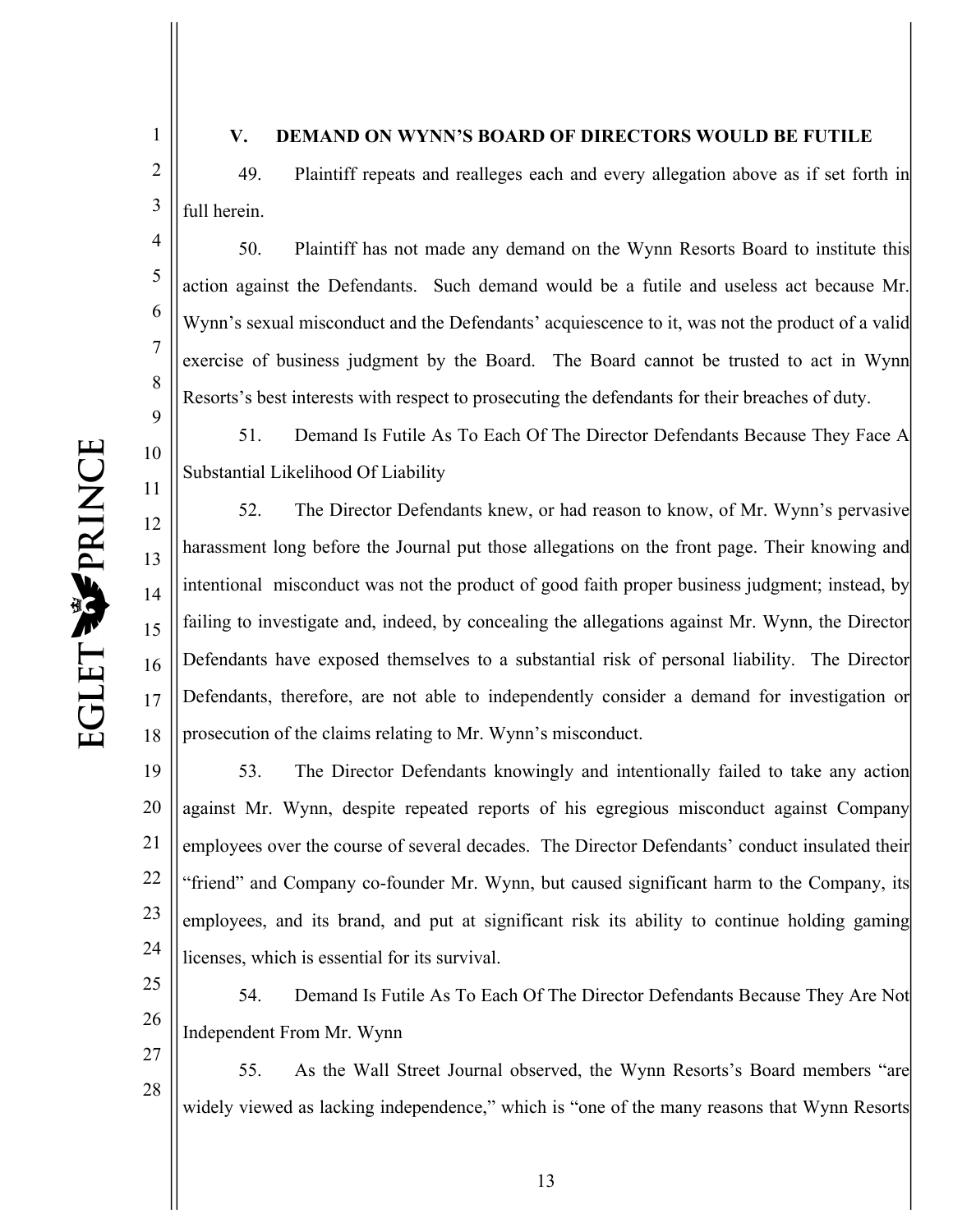1 2 ranks last in corporate governance among 108 companies in the gambling and casino business, according to Sustainalytics."

3 4 56. In fiscal year ending December 31, 2016, the Director Defendants earned the compensation set forth below:

| Name      | Fees Earned/Paid | <b>Stock Awards</b> | <b>Option Awards</b> | Other Comp. |
|-----------|------------------|---------------------|----------------------|-------------|
| Hagenbuch | \$144,000        | \$249,963           | n/a                  | \$7,010     |
| Irani     | \$105,433        | \$249,963           | n/a                  | \$7,010     |
| Johnson   | \$31,935         | n/a                 | \$349,000            | n/a         |
| Miller    | \$261,000        | \$249,963           | \$349,000            | \$7,010     |
| Mulroy    | \$118,500        | \$249,963           | \$349,000            | \$7,010     |
| Randt     | \$73,500         | \$249,963           | \$349,000            | \$7,010     |
| Shoemaker | \$127,500        | \$249,963           | \$349,000            | \$7,010     |
| Virtue    | \$127,500        | \$249,963           | \$349,000            | \$7,010     |
| Wayson    | \$127,500        | \$249,963           | \$349,000            | \$7,010     |
|           |                  |                     |                      |             |

EGLET WPRINCE

 $\zeta$ 

16 17 18 19 20 21 57. A majority of the Demand Directors lack independence from Mr. Wynn because of a series of social and professional relationships, which render them beholden to Mr. Wynn, who faces a particularly high risk of liability because he is the perpetrator of an egregious pattern of sexual aggression and harassment. This lack of independence renders a majority of the Board incapable of impartially consider whether to enforce the breaches of fiduciary duty committed by the Director Defendants and Mr. Wynn.

#### **Defendant Randt**

23 24 25 26 58. By acknowledging in its March 10, 2017 proxy statement that Mr. Wynn and Randt are not independent because they fail to satisfy the NASDAQ listing standards' independence criteria, the Company has conceded that demand is futile as to Randt.

27

28

22

**Defendant Wayson**

59. Demand is also futile as to Defendant Wayson. Wayson could not independently weigh a demand to bring claims against Mr. Wynn and the Director Defendants because he has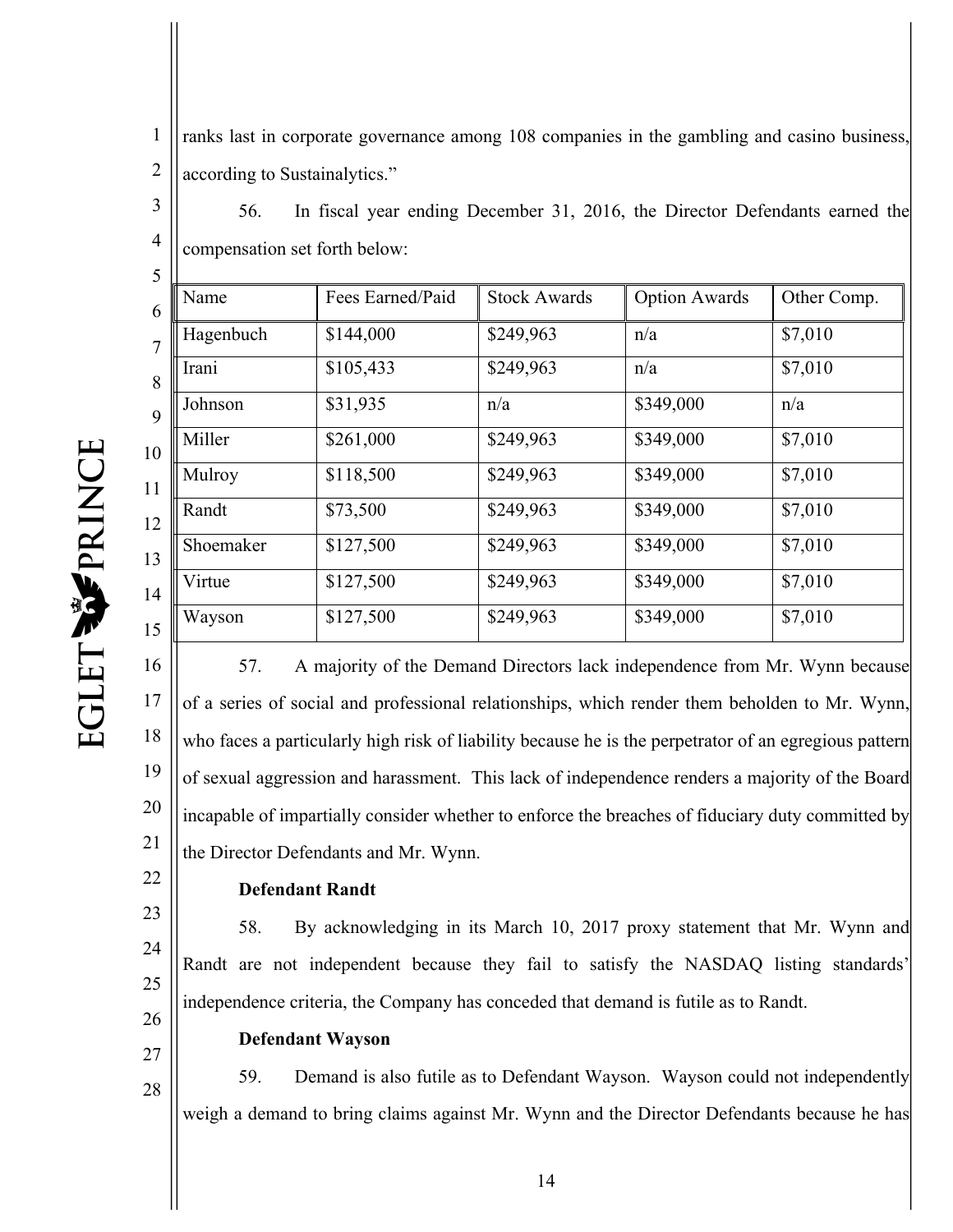1 2 close familial and professional ties with Mr. Wynn, who specifically chose him to serve on the Wynn Resorts Board.

3 4 5 6 7 8 9 10 11 12 13 14 15 16 17 18 60. Wayson has spent nearly the entirely of his adult life involved in some way or another with Mr. Wynn's gaming establishments. Indeed, Wayson and Mr. Wynn have personal ties that stretch back more than half a century. In the 1950s, Wayson's father and Mr. Wynn's father operated a bingo hall—Wayson's Bingo—in Maryland. When Wayson graduated college, Mr. Wynn gave him a job at Golden Nugget in Las Vegas, where he worked until, in 1975, Mr. Wynn asked him to return to Maryland and manage Wayson's Bingo, which Wayson did. In fact, Mr. Wynn himself held an interest in the Wayson's Corner bingo, explaining to the Nevada Gaming Control Board in the 1970s that his interest in the bingo hall was integral to his financing of investment in the Golden Nugget. Wayson returned to Atlantic City in 1977 at Mr. Wynn's behest, to assist with the opening of the Golden Nugget there. Wayson continued to work there for seven years, eventually rising to the title of President and CEO of the Atlantic City Golden Nugget. Two years later, when Mr. Wynn opened the Mirage in Las Vegas, he invited Wayson to join as a director of the board, where he remained until the Mirage was sold in 2000. In 2003, Mr. Wynn invited Wayson to serve as a director of his newest venture, Wynn Resorts, where he now serves as Chairman.

19 20 21 61. For the Waysons, working with Mr. Wynn was a family affair. Wynn Resorts hired Waysons's sister, Sarah Wayson, as a spokesperson. Wayson's brother, Edward O. Wayson, was a close friend to Mr. Wynn and served as Mr. Wynn's personal legal advisor.

22 23 24 62. As a result of his close familial and professional ties, and because he owes his career and his Board seat to Mr. Wynn, Wayson is incapable of independently weighing a demand with respect to the claims asserted herein.

25

#### **Defendant Hagenbuch**

26 27 28 63. Demand is also futile as to Defendant Hagenbuch. Hagenbuch could not independently weigh a demand to bring claims against Mr. Wynn and the Director Defendants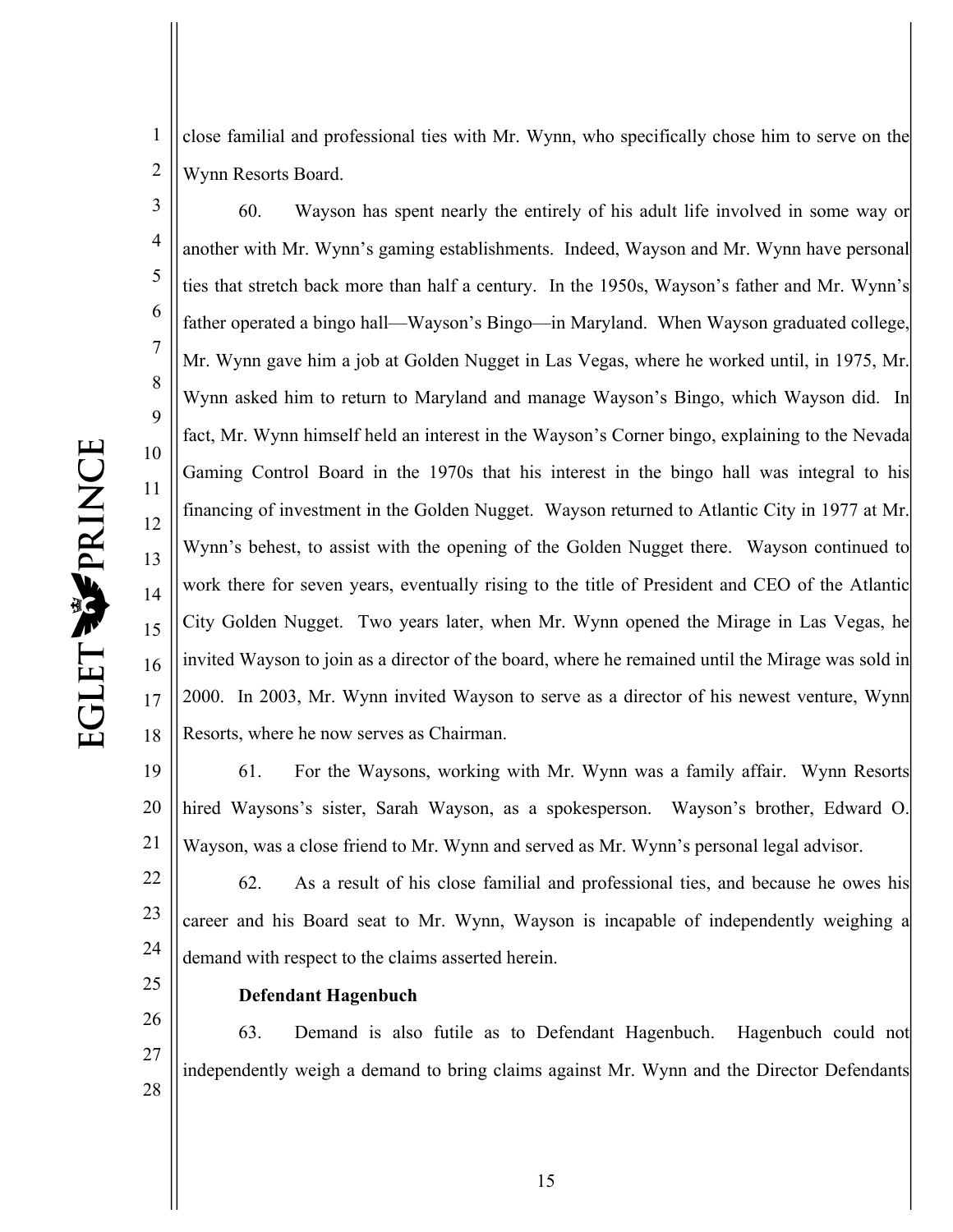4

5

6

7

8

9

10

11

12

1 2 because he is friends with Mr. Wynn, who specifically chose him to serve on the Wynn Resorts Board.

64. Hagenbuch came to know Mr. Wynn as a result of them both owning homes near Ketchum, Idaho, and they subsequently became very friendly. When the Board eliminated a seat during the 2015 proxy fight with Elaine Wynn, Mr. Wynn invited Hagenbuch to join, and supported his candidacy.

#### **Defendant Miller**

65. Demand is futile as to Defendant Miller, who could not independently weigh a demand to bring claims against Mr. Wynn and the Director Defendants because of his close personal friendship with, and patronage from, Mr. Wynn, who specifically chose him to serve on the Wynn Resorts Board.

13 14 15 16 17 18 19 20 21 22 23 66. Miller and Mr. Wynn are longtime friends. Mr. Wynn supported Miller's gubernatorial re-election campaign in Nevada in 1994, including by making a \$70,000 donation, and by discouraging a would-be challenger from running against him. Miller was re-elected. Later, when Miller's son ran for Nevada Secretary of State between 2006 and 2012, Mr. Wynn made contributions to his campaign as well. When Mr. Wynn brought a suit for libel against a publisher for an unauthorized biography, Miller testified on Mr. Wynn's behalf, referring to himself as a "23 year old friend of Wynn's." Miller is also an insider at several vendors (including Nevada Rose LLC and International Gaming Technology) with which Wynn Resorts and its subsidiaries have contracted for supplies and services. Miller is also a principal in Wynn PA, Inc. When Mr. Wynn decided to take Wynn Resorts public, he contacted Miller to invite him to the Board.

24

#### **Defendant Mulroy**

25 26 27 28 67. Demand is futile as to Defendant Mulroy, who could not independently weigh a demand to bring claims against Mr. Wynn and the Director Defendants because she owed Mr. Wynn for his assistance and advocacy in connection with her prior role at the Southern Nevada Water Authority, and because he specifically chose her to serve on the Wynn Resorts Board.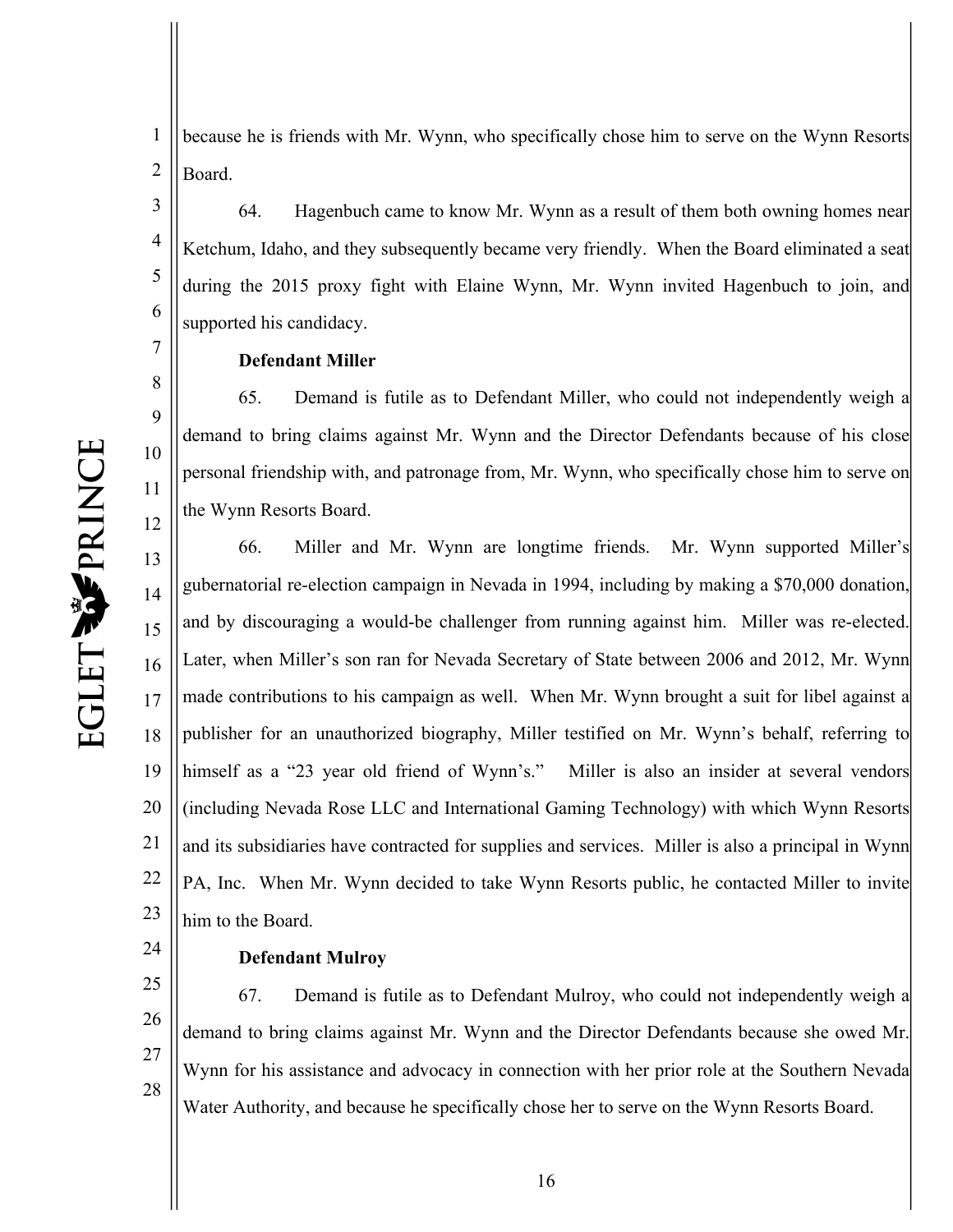1 2 3 4 5 6 7 8 9 10 11 12 13 68. During her tenure as the General Manager of the Southern Nevada Water Authority from 1993 to 2014, Mulroy worked closely with Mr. Wynn to support development in the region. As ProPublica reports, "Wynn, forever an ally, made phone calls on [Mulroy's] behalf, helping to raise funds to further her public relations campaign and fill billboards across Las Vegas with appeals to save water and heed the drought." Mr. Wynn also made donations to the water district's water conservation efforts. In fact, Mr. Wynn was considered one of her most vocal advocates. No surprise then that she is now widely considered to be an ally of Mr. Wynn. She also served on the Nevada Gaming Commission—where she regulated Wynn Resorts—but left after less than two years of service for the higher compensated position of a director at Wynn Resorts. The move raised concerns because she was joining a regulated entity shortly after leaving a regulating agency, but, as State Senator Tick Segerblom noted, "who is going to commit political suicide and oppose someone as powerful as Steven Wynn?"

#### **Defendant Virtue**

15 16 17 18 69. Demand is futile as to Defendant Virtue, who could not independently weigh a demand to bring claims against Mr. Wynn and the Director Defendants because of his friendship and his financial dealings with Mr. Wynn, who specifically chose him to serve on the Wynn Resorts Board.

19 20 21 22 23 24 25 26 27 28 70. Virtue and Mr. Wynn have known each other for at least a quarter of a century. They first met in Virtue's capacity as an investment banker at Drexel, Burnham, and Lambert, when Virtue was working on projects to raise financing for Mr. Wynn's projects, including financing raised for the Mirage casino in 1986. Mr. Wynn even entrusted Virtue with management of his family's money. At Deutsche Bank, Virtue advised Mr. Wynn on the 2001 sale of the Mirage, and on raising financing for Wynn Resorts 2002. Virtue then established an entity called MidOcean Partners, which he formed in 2013 when he led a management buyout of Deutsche Bank's private equity arm, Deutsche Bank Capital. Both Mr. Wynn and Elaine Wynn invested in MidOcean partners. Deutsche Bank retained a 20% interest in MidOcean Partners and thereafter was chosen to play a critical role in financing Wynn Resorts. In 2012, Mr. Wynn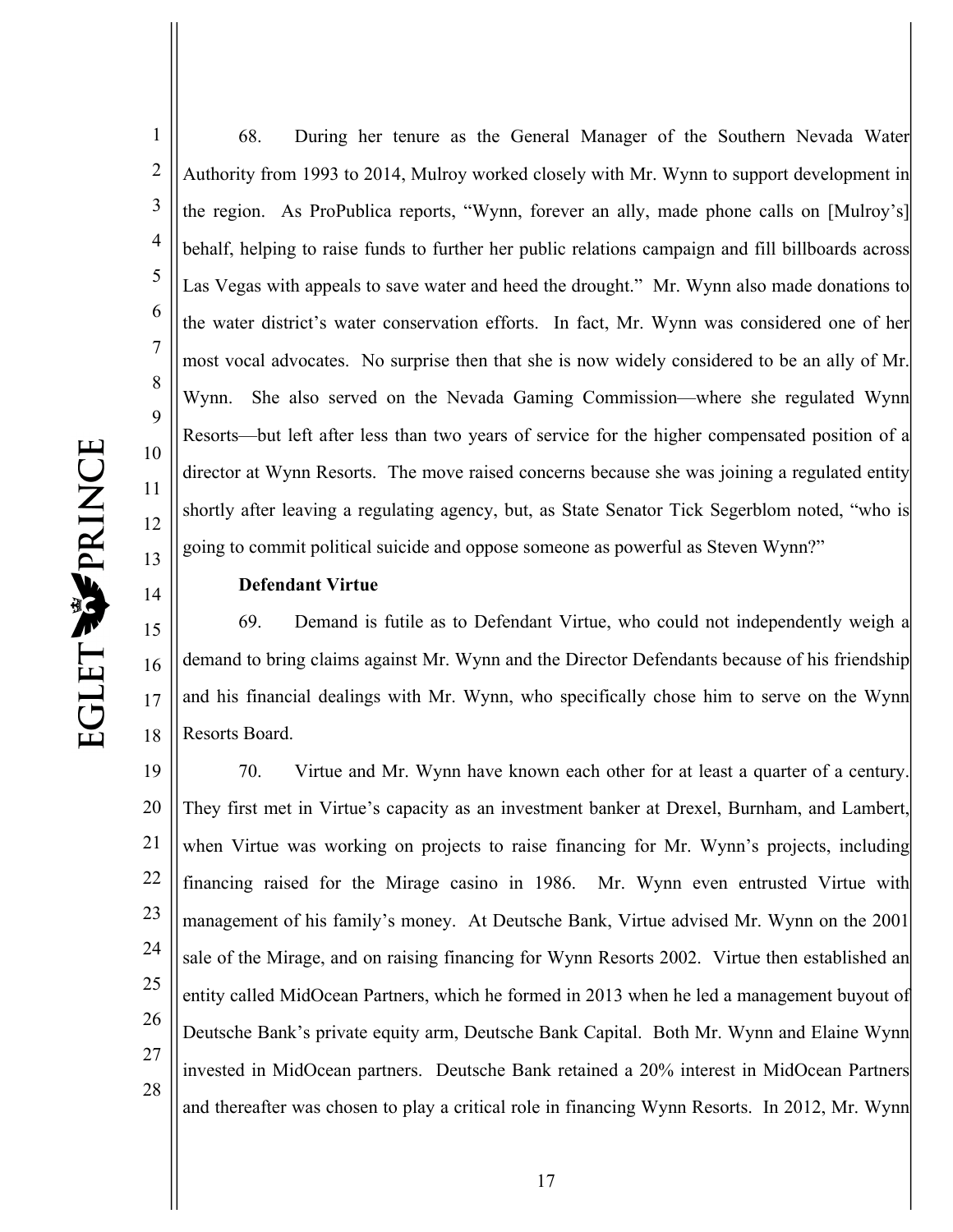1 2 3 4 offered Virtue a Board seat. When Virtue joined the Wynn Resorts Board, he was given a nearly \$1 million ownership stake, in part to compensate him for closing accounts he managed at MidOcean Partners. Mr. Wynn then supported Virtue's re-election in the 2015 proxy fight involving Elaine Wynn.

#### **Defendant Irani**

71. Demand is futile as to Defendant Irani, who could not independently weigh a demand to bring claims against Mr. Wynn and the Director Defendants because of his reliance on Mr. Wynn for business for an affiliate and because Mr. Wynn specifically chose him to serve on the Wynn Resorts Board.

72. Irani served as a director of TCW Group, Inc., a subsidiary of Société Générale, until 2012. Société Générale was a global lead arranger for \$1.55 billion of financing for the Wynn Resort's development in Macau in June 2007. Just four months after the financing was in place, Wynn Resorts made him a director. Irani voted against renominating Elaine Wynn.

#### **Defendant Shoemaker**

16 17 18 19 20 21 22 23 73. Shoemaker and Mr. Wynn have a long-standing relationship. They became friends when they both owned homes in Sun Valley, Idaho, having in common their enthusiasm for skiing and their education at the University of Pennsylvania. They remained friends for years, and when Wynn Resorts went public in 2002, Mr. Wynn invited Shoemaker to join the Board. Mr. Wynn also served with Shoemaker on the University of Pennsylvania Board of Trustees from 1986-1994. When Mr. Wynn asked him to join the Wynn Resorts Board, Shoemaker was reticent because he was not knowledgeable about the casino gaming industry, but joined because his family urged him to take part in a "fun" board of directors.

24

#### **Defendant Johnson**

25 26 27 28 74. Demand is futile as to Defendant Johnson, who could not independently weigh a demand to bring claims against Mr. Wynn and the Director Defendants because Mr. Wynn specifically chose him to serve on the Wynn Resorts Board.

5

6

7

8

9

10

11

12

13

14

15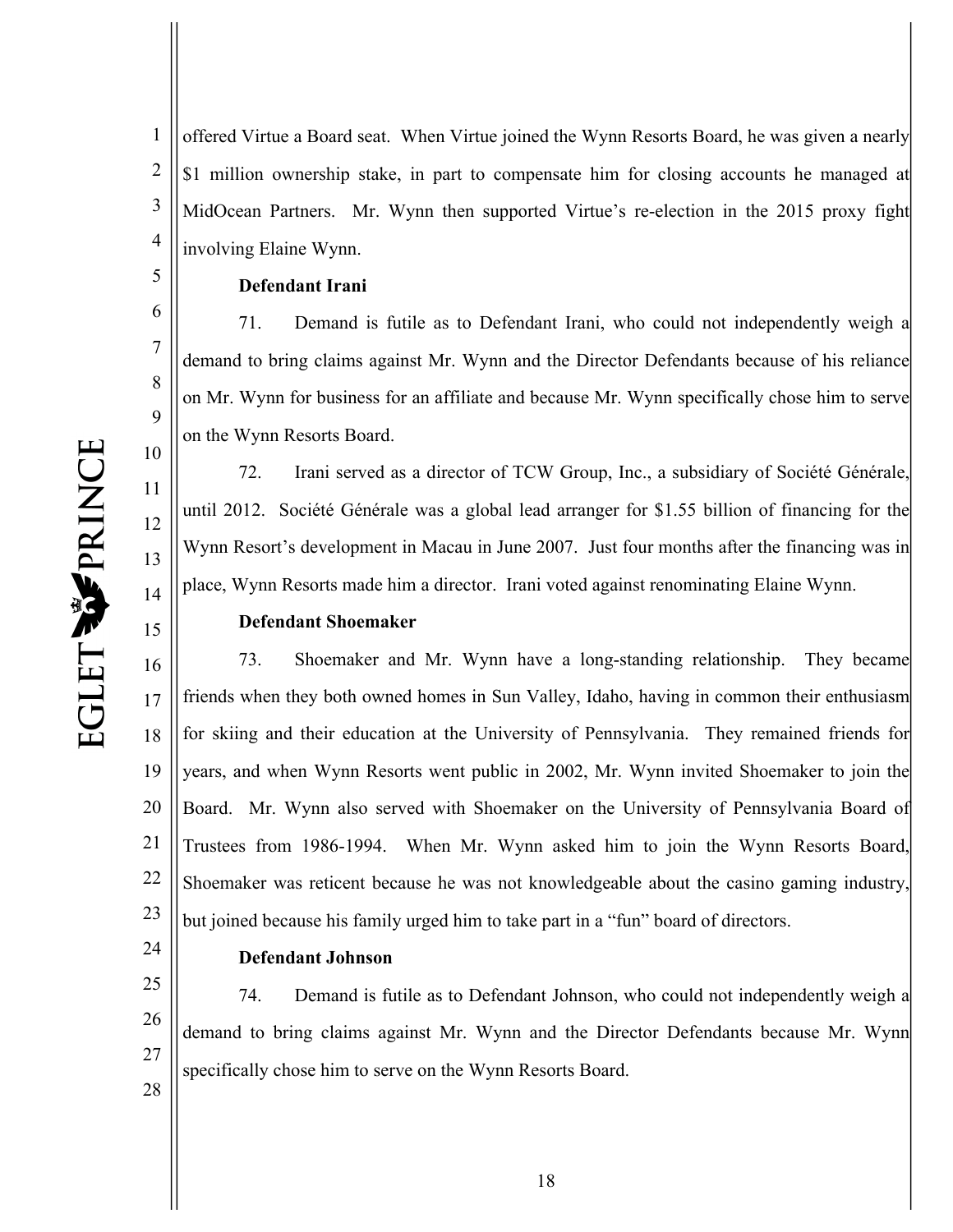11

12

13

14

15

16

1 2 3 4 5 6 7 8 9 75. Even the Board's statement accompanying its acceptance of Mr. Wynn's resignation is indicative of the level of fealty the Board's members feel towards Mr. Wynn. Despite the litany of sexual harassment allegations, the Board said it accepted Mr. Wynn's resignation only "reluctantly." The Board's press release extoled Mr. Wynn's virtues, indicating the Board accepted the resignation of their "founder, CEO and friend" "with a collective heavy heart." Instead of condemning his misconduct, the members praised Mr. Wynn as an "industry giant," "a philanthropist and a beloved leader and visionary." As the Wall Street Journal remarked, the only thing more surprising than Mr. Wynn's resignation was the one with which the Board accepted it.

#### **CLAIMS FOR RELIEF**

#### **COUNT I**

### **DERIVATIVE CLAIM FOR BREACH OF FIDUCIARY DUTY AGAINST THE DIRECTOR DEFENDANTS**

76. Plaintiff repeats and realleges each and every allegation above as if set forth in full herein.

17 18 19 77. The Director Defendants—as members of the Board of Directors of Wynn Resorts—owe the Company the fiduciary duties of due care, loyalty, and good faith under Nevada law.

20 21 22 23 24 25 78. The Director Defendants had fiduciary obligations to conduct good faith oversight of the Company, including conducting investigations into legal and regulatory violations concerning sexual harassment. The Director Defendants had fiduciary obligations to protect the Company from the decades-long sexual predation of its female employees by Mr. Wynn and from the costly consequences of that misconduct, including the risk to Mr. Wynn's gaming license and the catastrophic diminution of the brand.

26 27 28 79. Instead, through their knowing inaction, the Director Defendants permitted countless acts of sexual harassment, sexual coercion, and other misconduct to take place within the Company over a period of decades. They did so despite having received information that put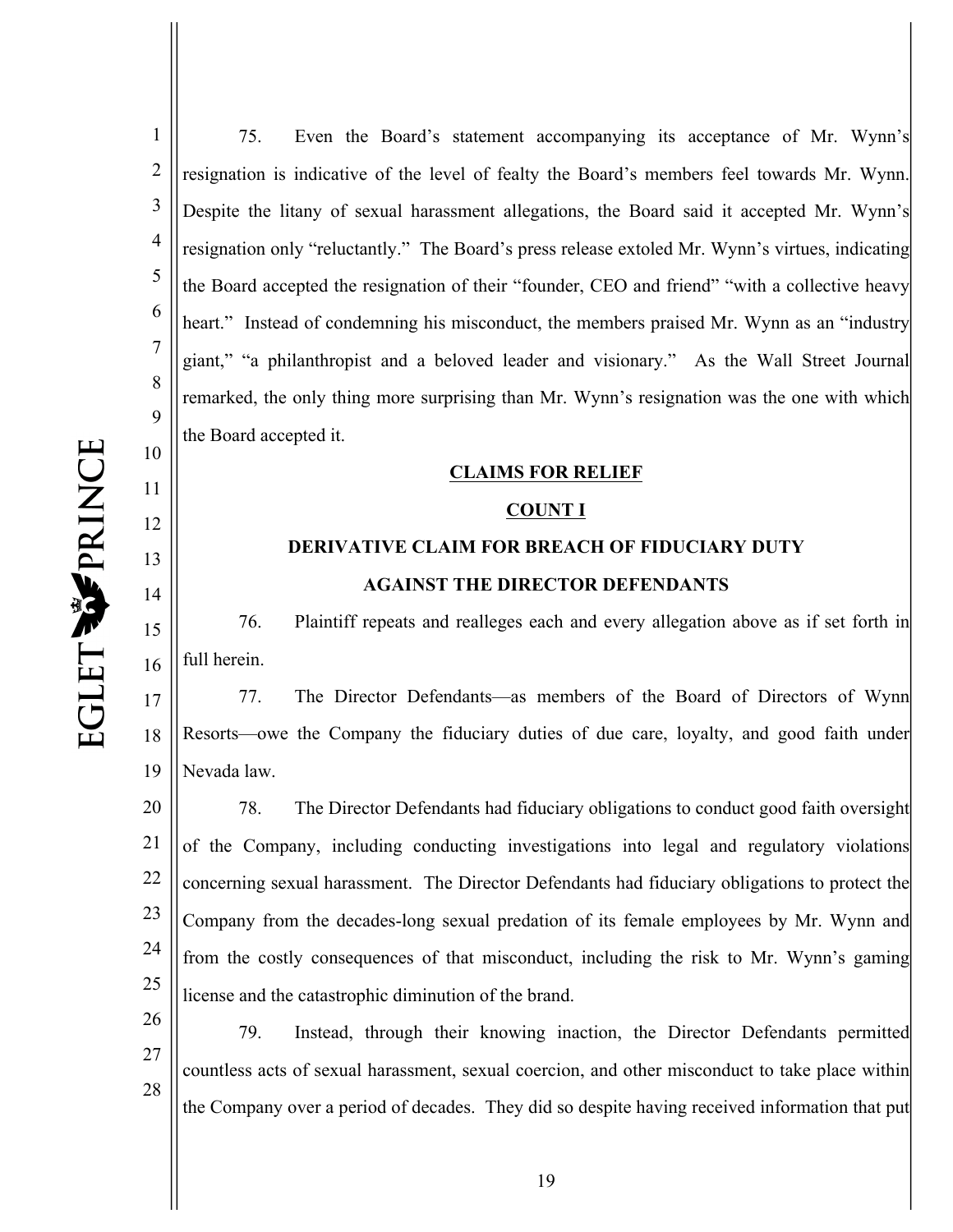4

5

6

7

8

9

10

11

12

13

14

15

16

17

18

1 2 them on notice of Mr. Wynn's terrorizing of female employees. The Director Defendants' breaches constituted intentional misconduct and involved knowing violations of the law.

80. As a consequence of the Director Defendants' breaches of their fiduciary duties, the Company has been harmed and may continue to be harmed.

81. Plaintiff and the Company have no adequate remedy at law.

82. The harm to the Company as a result of the Director Defendants' fiduciary breaches exceeds fifteen thousand dollars (\$15,000.00).

83. The Director Defendants acted with fraud, malice, and oppression, and consciously disregarded the rights and safety of the Company. Punitive damages in an amount exceeding fifteen thousand dollars (\$15,000.00) should be imposed on each Director Defendant for the sake of example and by way of punishing the Director Defendants.

84. Plaintiff has required the services of able counsel to represent him in this matter, and Plaintiff is entitled to recover the fees and costs associated with that service.

#### **COUNT II**

#### **DERIVATIVE CLAIM AGAINST MR. WYNN FOR BREACH OF FIDUCIARY DUTY**

85. Plaintiff repeats and realleges each and every allegation above as if set forth in full herein.

19 20 21 86. At all times relevant herein, Mr. Wynn was the Chairman and CEO of Wynn Resorts and served as a member of the Board. As an officer and a director of the Company, he owed the Company the fiduciary duties of due care, loyalty, and good faith under Nevada law.

22 23 87. Mr. Wynn knowingly and intentionally breached those duties by engaging in serious misconduct and violating the law.

24 25 88. As a consequence of Mr. Wynn's breaches of their fiduciary duties, the Company has been harmed and may continue to be harmed.

26

89. Plaintiff and the Company have no adequate remedy at law.

27 28 90. The harm to the Company as a result of the Mr. Wynn's fiduciary breaches exceeds fifteen thousand dollars (\$15,000.00).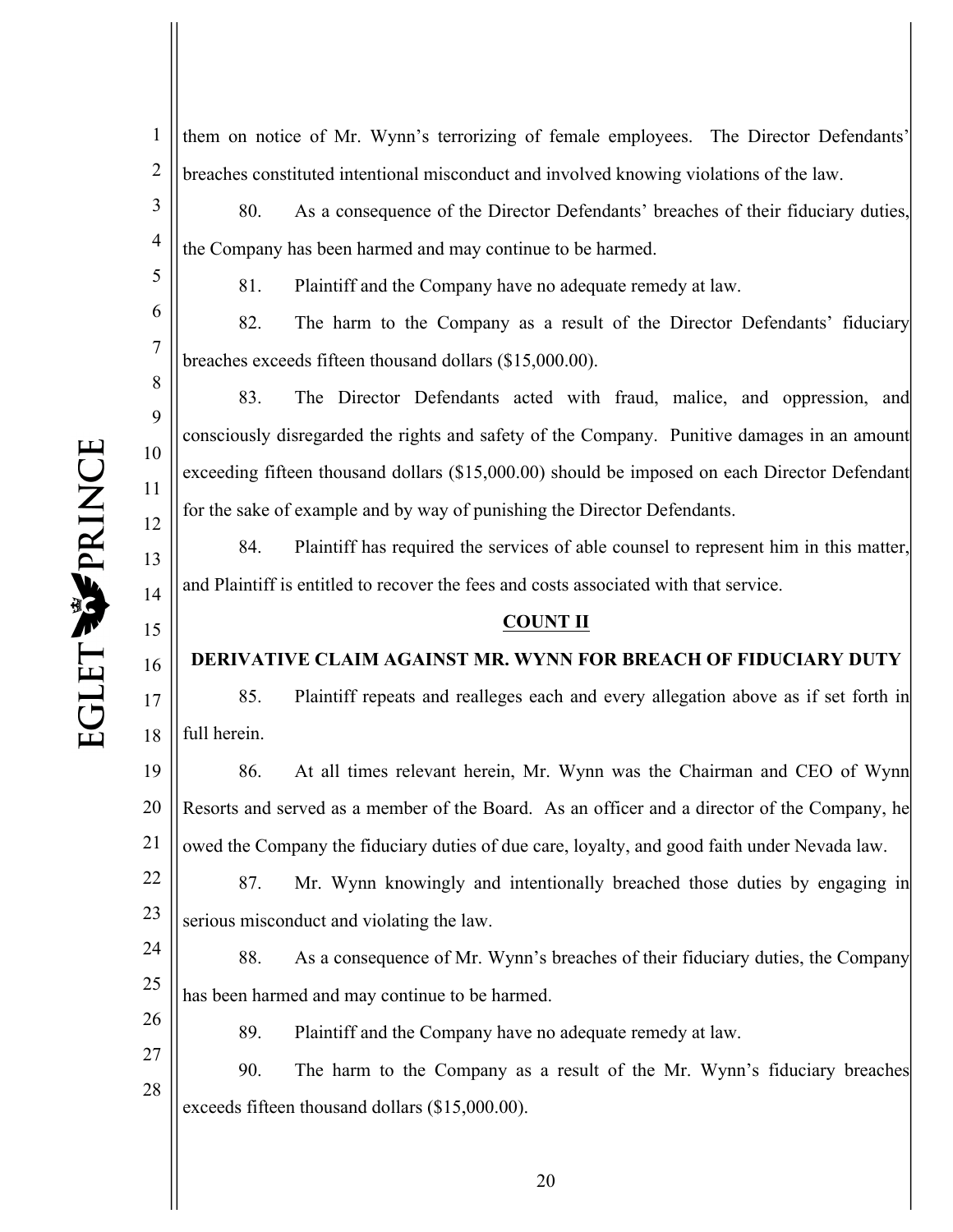6

7

8

9

10

11

12

13

14

15

16

1 2 3 4 91. Mr. Wynn acted with fraud, malice, and oppression, and consciously disregarded the rights and safety of others. Punitive damages in an amount exceeding fifteen thousand dollars (\$15,000.00) should be imposed for the sake of example and by way of punishing Mr. Wynn.

92. Plaintiff has required the services of able counsel to represent him in this matter, and Plaintiff is entitled to recover the fees and costs associated with that service.

#### **COUNT III**

### **DERIVATIVE CLAIM AGAINST THE DIRECTOR DEFENDANTS FOR AIDING AND ABETTING MR. WYNN'S BREACH OF FIDUCIARY DUTY**

93. Plaintiff repeats and realleges each and every allegation above as if set forth in full herein.

94. Mr. Wynn owned to the Company the fiduciary duties of due care, loyalty, and good faith under Nevada law. That Mr. Wynn owned the Company these fiduciary duties was well known to the Director Defendants.

95. As alleged herein, Mr. Wynn breached his fiduciary duty to the Company.

17 18 19 96. Each of the Director Defendants aided and abetted Mr. Wynn's breaches of fiduciary duty. The Director Defendants knowingly failed to act to investigate or arrest Mr. Wynn's frequent and egregious behavior, despite being on notice of it.

20 21 22 23 97. The Director Defendants' knowledge of Mr. Wynn's breaches of fiduciary duty is based on, among other things, the disclosure in the context of Elaine Wynn's lawsuit of his settlement with the manicurist for \$7.5 million, as well as reports made by employees, and the sheer number of incidents over several decades.

24 25 98. The Company has been harmed by Director Defendants' aiding and abetting of Mr. Wynn's breaches of fiduciary duty.

26 27 28 99. The harm to the Company as a result of the Director Defendants' aiding and abetting of Mr. Wynn's misconduct exceeds fifteen thousand dollars (\$15,000.00).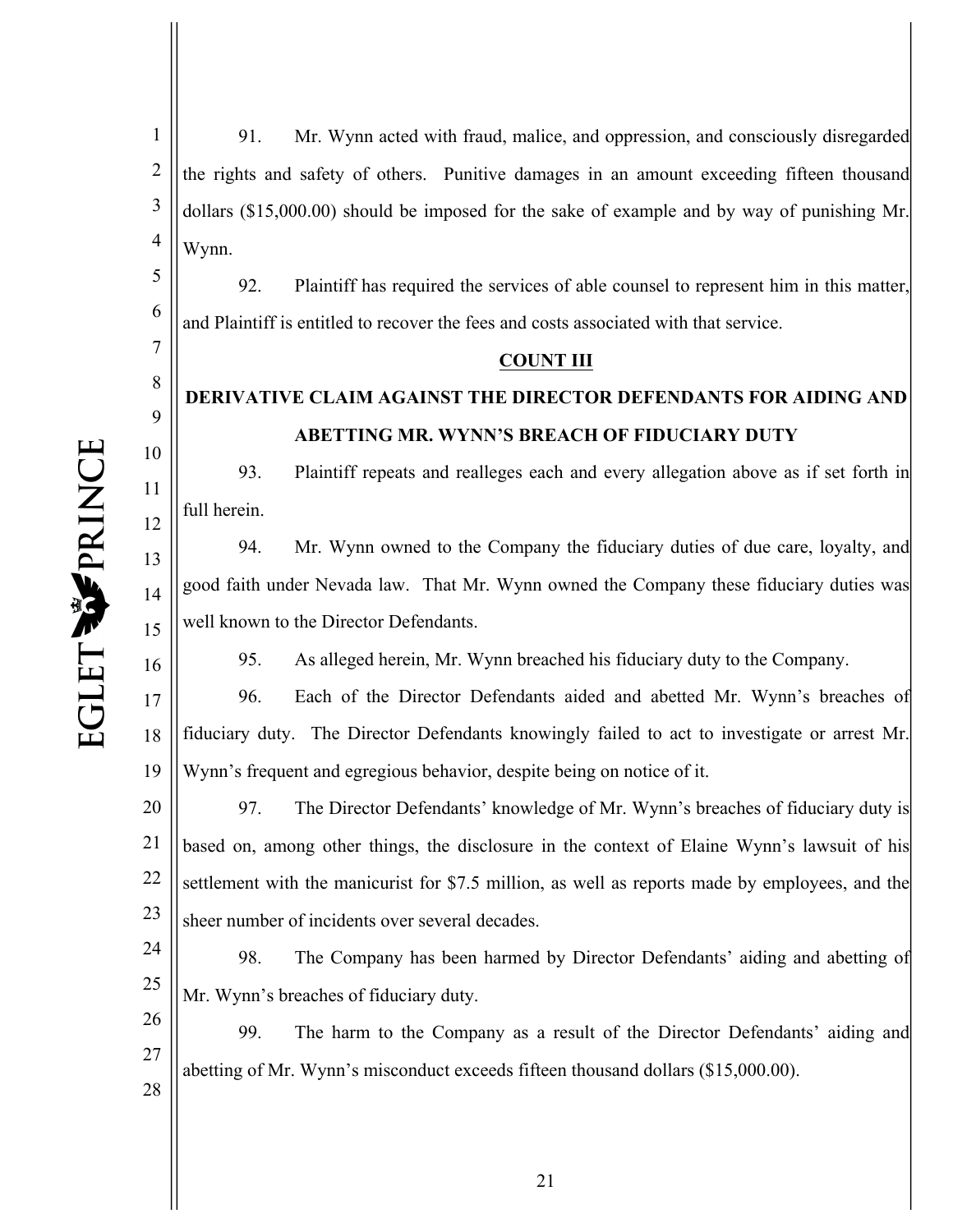2

3

4

5

6

7

8

9

10

11

12

13

14

15

16

18

19

20

21

22

23

24

25

26

27

28

100. The Director Defendants acted with fraud, malice, and oppression, and consciously disregarded the rights and safety of the Company. Punitive damages in an amount exceeding fifteen thousand dollars (\$15,000.00) should be imposed on each Director Defendant for the sake of example and by way of punishing the Director Defendants.

#### **RELIEF REQUESTED**

WHEREFORE, Plaintiff demands judgment as follows:

a) Finding that demand on the Director Defendants is excused as futile;

b) Finding the Defendants liable for breaching their fiduciary duties;

c) Awarding the Company compensatory damages, together with pre- and post-judgment interest;

d) Ordering the Company to develop comprehensive sexual harassment training,

reporting, investigation, and disciplinary policies;

e) Awarding Plaintiff the costs and disbursements of this action, including attorneys', accountants', and experts' fees; and

f) Awarding such other and further relief as is just and equitable.

17 DATED: February 15, 2018

**EGLET PRINCE**   $\frac{1}{2}$ 

ROBERT T. EGLET, ESQ. ROBERT M. ADAMS, ESQ. ERICA D. ENSTMINGER, ESQ. 400 South Seventh Street, Suite 400 Las Vegas, Nevada 89101 *-and-*MICHAEL J. BARRY, ESQ. (Pro Hac Pending) JEFF A. ALMEIDA, ESQ. (Pro Hac Pending) REBECCA A. MUSARRA, ESQ. (Pro Hac Pending) **GRANT & EISENHOFER PA** 123 Justison Street Wilmington, DE 19801

*Attorneys for Plaintiff*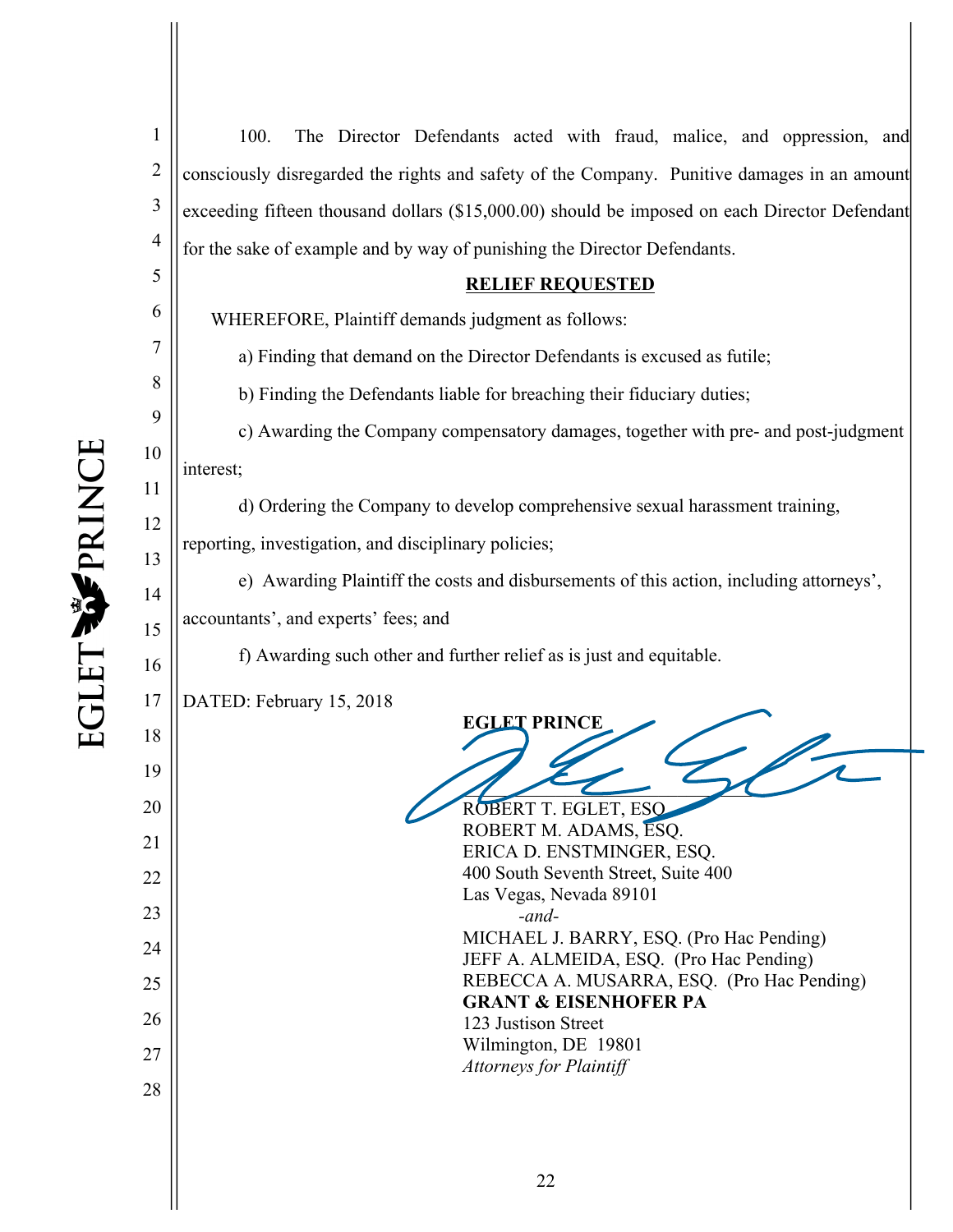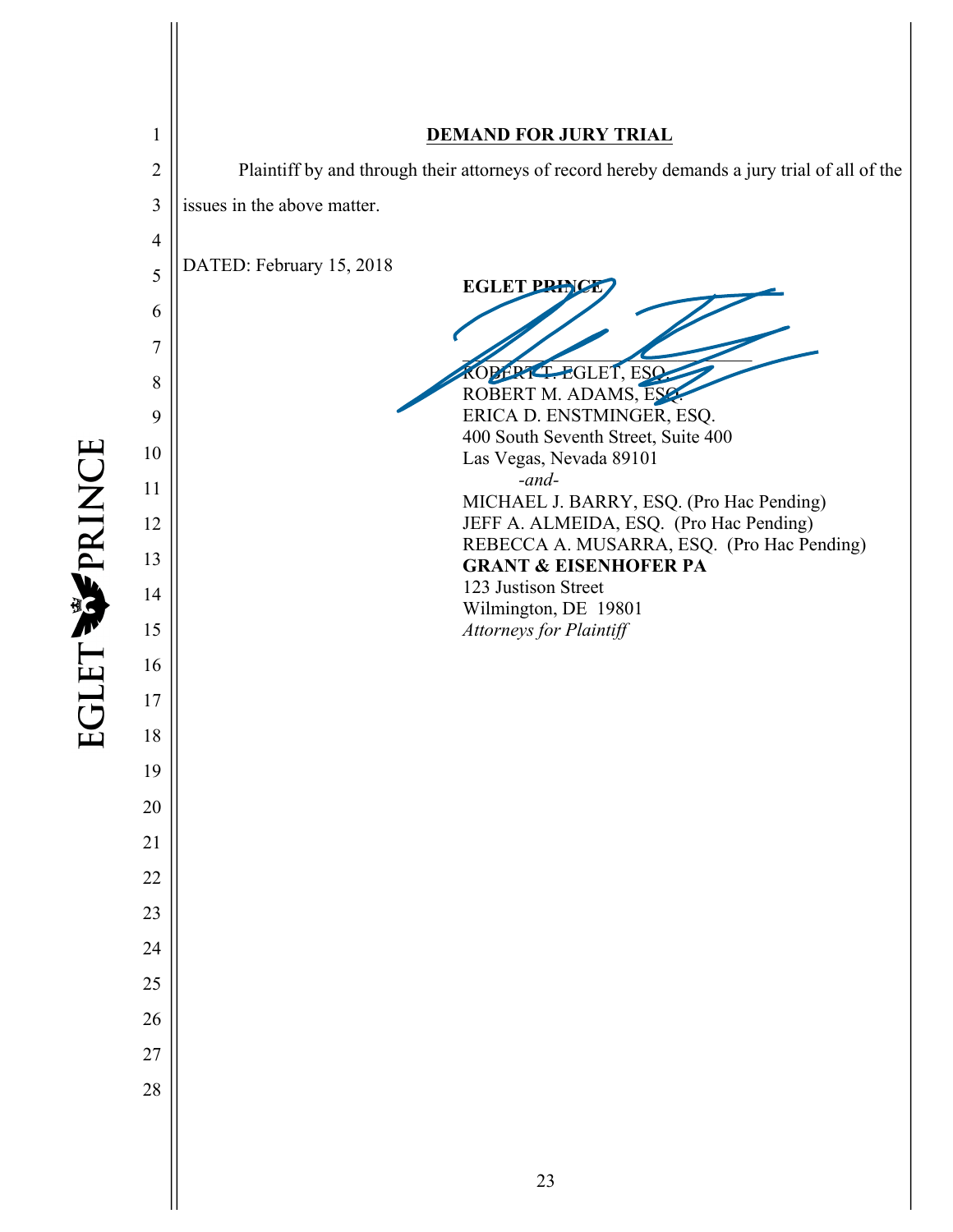| 1<br>$\overline{2}$ | Michael J. Barry, Esq. (Pro Hac Pending)<br>Jeff A. Almeida, Esq. (Pro Hac Pending)     |                                                                          |  |  |  |  |
|---------------------|-----------------------------------------------------------------------------------------|--------------------------------------------------------------------------|--|--|--|--|
|                     | Rebecca A. Musarra, Esq. (Pro Hac Pending)<br><b>GRANT &amp; EISENHOFER PA</b>          |                                                                          |  |  |  |  |
| 3                   | 123 Justison Street<br>Wilmington, DE 19801                                             |                                                                          |  |  |  |  |
| 4                   | Tel: (302) 622-7000<br>Fax: (302) 622-7100                                              |                                                                          |  |  |  |  |
| 5                   | mbarry@gelaw.com<br>jalmeida@gelaw.com                                                  |                                                                          |  |  |  |  |
| 6                   | rmusarra@gelaw.com                                                                      |                                                                          |  |  |  |  |
| 7                   | <b>Attorneys for Plaintiff</b>                                                          |                                                                          |  |  |  |  |
| 8                   |                                                                                         |                                                                          |  |  |  |  |
| 9                   | IN THE EIGHTH JUDICIAL DISTRICT COURT OF THE STATE OF NEVADA                            |                                                                          |  |  |  |  |
| 10                  | <b>CLARK COUNTY</b>                                                                     |                                                                          |  |  |  |  |
| 11                  | OPERATING ENGINEERS CONSTRUCTION<br><b>INDUSTRY AND MISCELLANEOUS</b>                   | Case No.                                                                 |  |  |  |  |
| 12                  | PENSION FUND, derivatively on behalf of<br>WYNN RESORTS, LTD.,                          | Dept. No.                                                                |  |  |  |  |
| 13                  | Plaintiff,                                                                              |                                                                          |  |  |  |  |
| 14                  | V.                                                                                      | <b>Request For Business Court Assignment</b><br>Pursuant to EDCR 1.61(a) |  |  |  |  |
| 15                  | STEVEN A. WYNN, D. BOONE WAYSON,<br>JOHN J. HAGENBUCH, RAY R. IRANI, JAY                | <b>AFFIDAVIT AND VERIFICATION OF</b>                                     |  |  |  |  |
| 16                  | L. JOHNSON, ROBERT J. MILLER,                                                           | <b>M. SCOTT ANDERSON</b>                                                 |  |  |  |  |
| 17                  | PATRICIA MULROY, CLARK T. RANDT JR.,<br>ALVIN V. SHOEMAKER, J. EDWARD                   |                                                                          |  |  |  |  |
| 18                  | VIRTUE,                                                                                 |                                                                          |  |  |  |  |
| 19                  | Defendants,<br>and                                                                      |                                                                          |  |  |  |  |
| 20                  | WYNN RESORTS, LIMITED,                                                                  |                                                                          |  |  |  |  |
| 21                  | Nominal Defendant.                                                                      |                                                                          |  |  |  |  |
| 22                  | <b>AFFIDAVIT AND VERIFICATION OF</b>                                                    |                                                                          |  |  |  |  |
|                     | <b>M. SCOTT ANDERSON PURSUANT TO NRCP 23.1</b>                                          |                                                                          |  |  |  |  |
| 23                  |                                                                                         |                                                                          |  |  |  |  |
| 24                  | I, M. Scott Anderson, do hereby state as follows:                                       |                                                                          |  |  |  |  |
| 25                  | 1.<br>I am the Administrator of Plaintiff Operating Engineers Construction Industry and |                                                                          |  |  |  |  |
| 26                  | Miscellaneous Pension Fund ("Plaintiff").                                               |                                                                          |  |  |  |  |
| 27                  | 2.<br>I am authorized to make this Affidavit and Verification on behalf of Plaintiff.   |                                                                          |  |  |  |  |
| 28                  | 3.<br>I make this Affidavit and Verification pursuant to NRCP 23.1.                     |                                                                          |  |  |  |  |
|                     |                                                                                         |                                                                          |  |  |  |  |

 $\mathbb{I}$